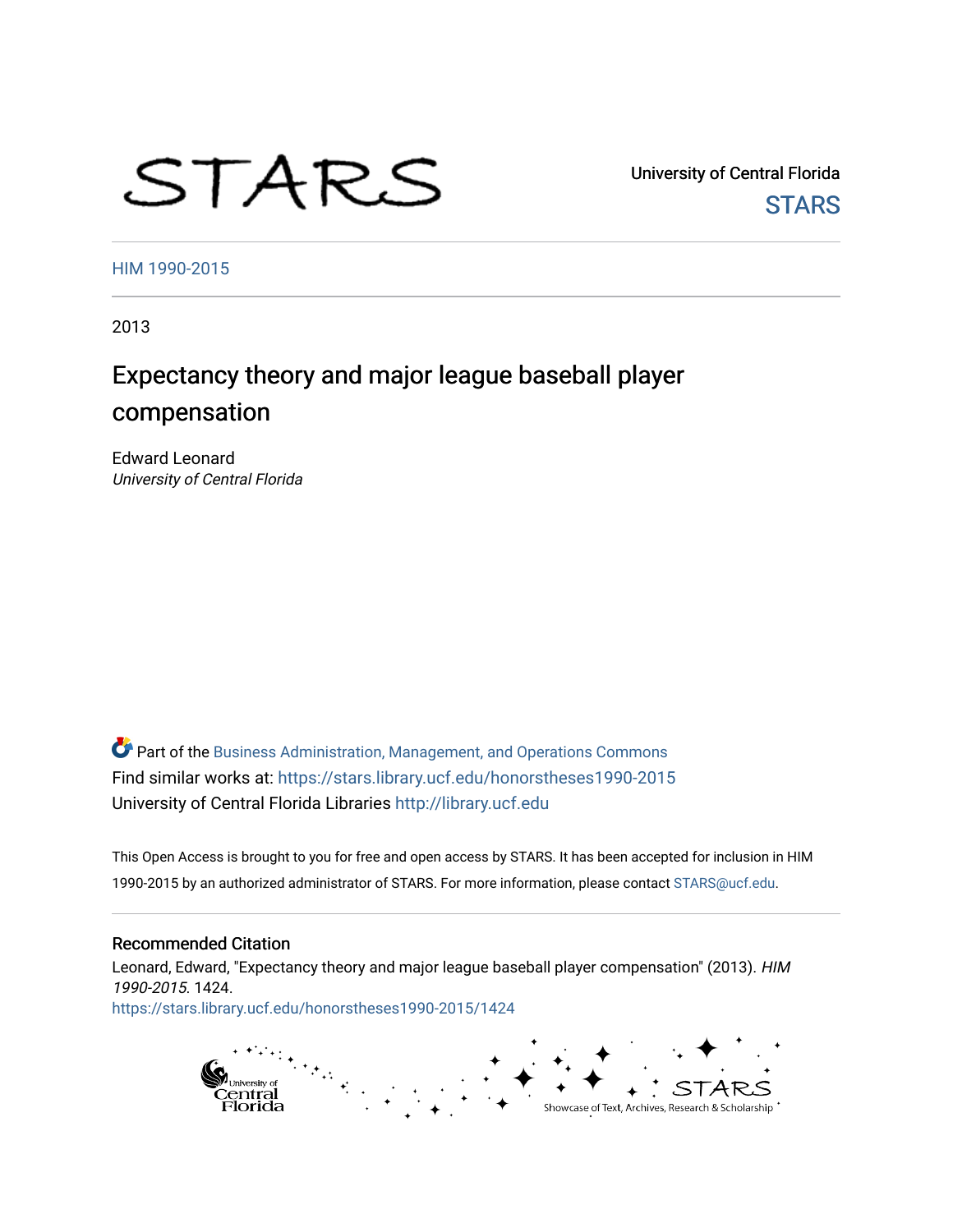# EXPECTANCY THEORY AND MAJOR LEAGUE BASEBALL PLAYER COMPENSATION

by

# EDWARD J. LEONARD

A thesis submitted is partial fulfillment of the requirements for the Honors in the Major Program in Management in the College of Business and in The Burnett Honors College at the University of Central Florida Orlando, Florida

Spring Term 2013

Thesis Chair: Dr. Carol Saunders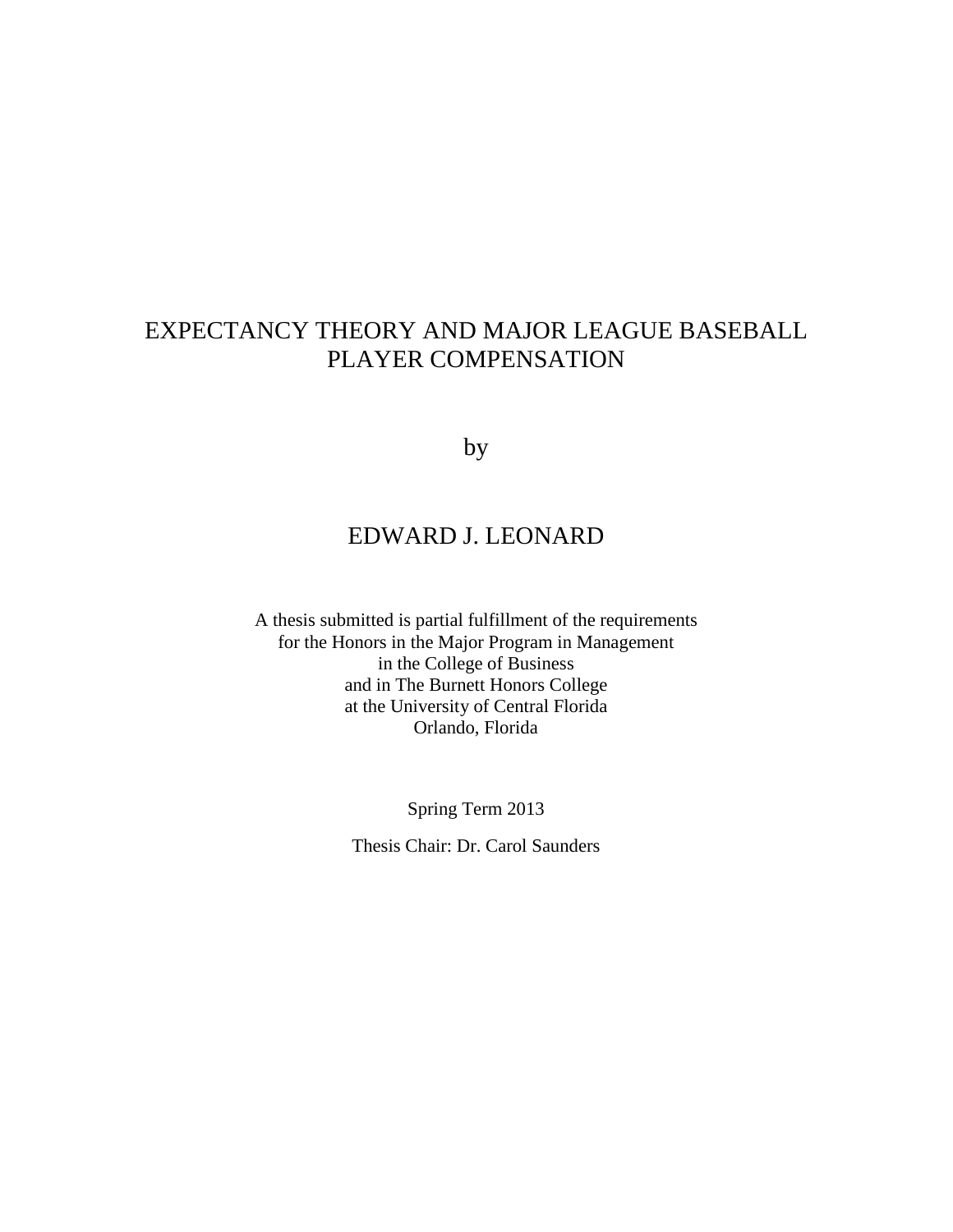© 2013 Edward J. Leonard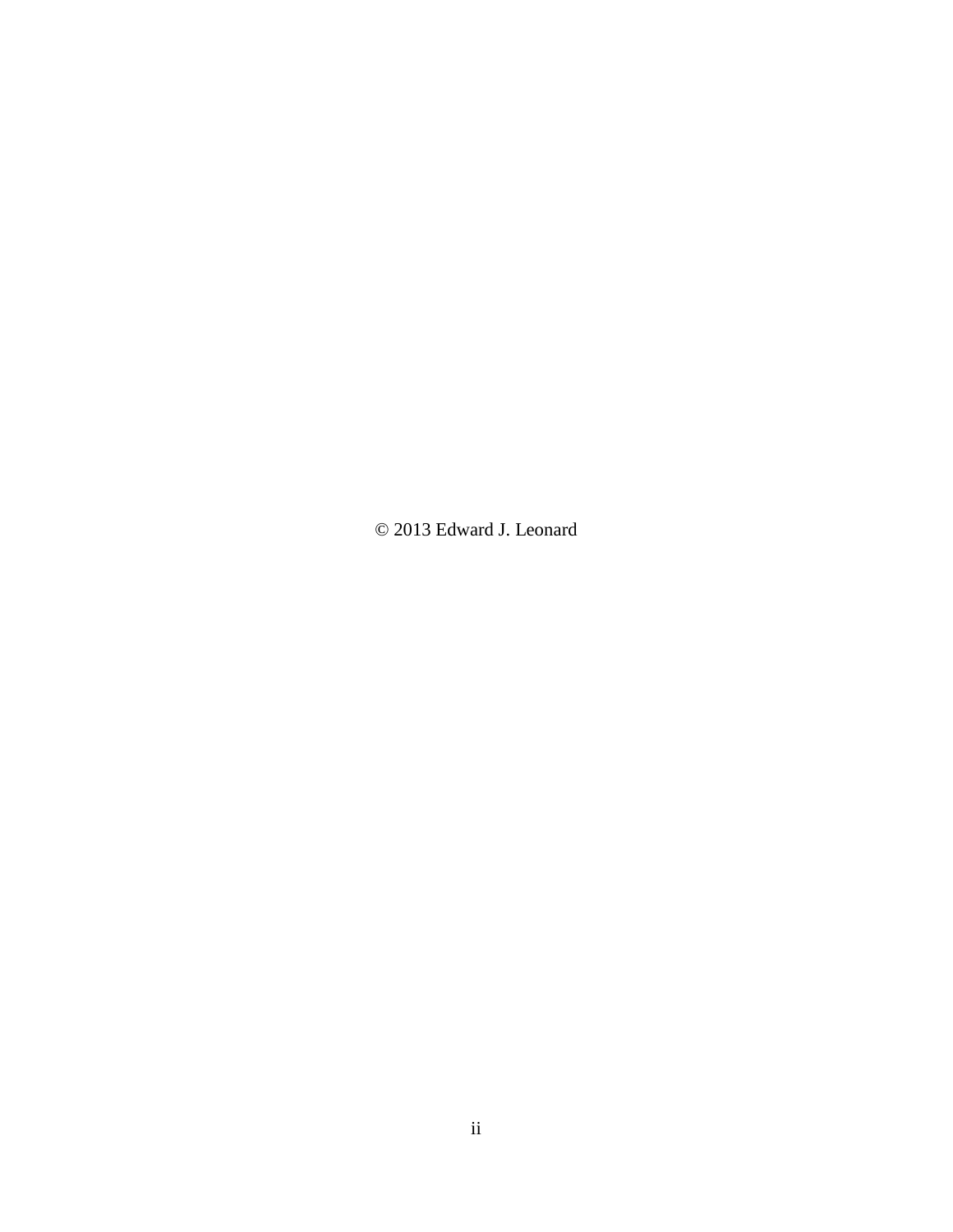## **Abstract**

Major League Baseball (MLB) organizations spend millions of dollars each year on athletes with the end goal of winning a World Series title. However when an organization signs a player to a long term contract are they actually receiving the production that they paid for? Under the MLB's current form of player compensation players may not be properly motivated or at least not motivated to perform at their highest level.

The intent of this thesis was to apply expectancy theory in assessing Major League Baseball's current form of player compensation. It evaluates how well players are currently motivated to perform on the field, and if any improvements can be made. This is done through the statistical analysis of MLB organizations yearly salary data, yearly win-loss record, and the performance of 65 players two years prior to, one year prior to, and during their first contract term directly following or extending past arbitration eligibility. Evidence shows that player motivation, especially for position players, can be increased and several suggestions are made as to how this can be improved and how MLB organizations can increase the odds of player production matching compensation.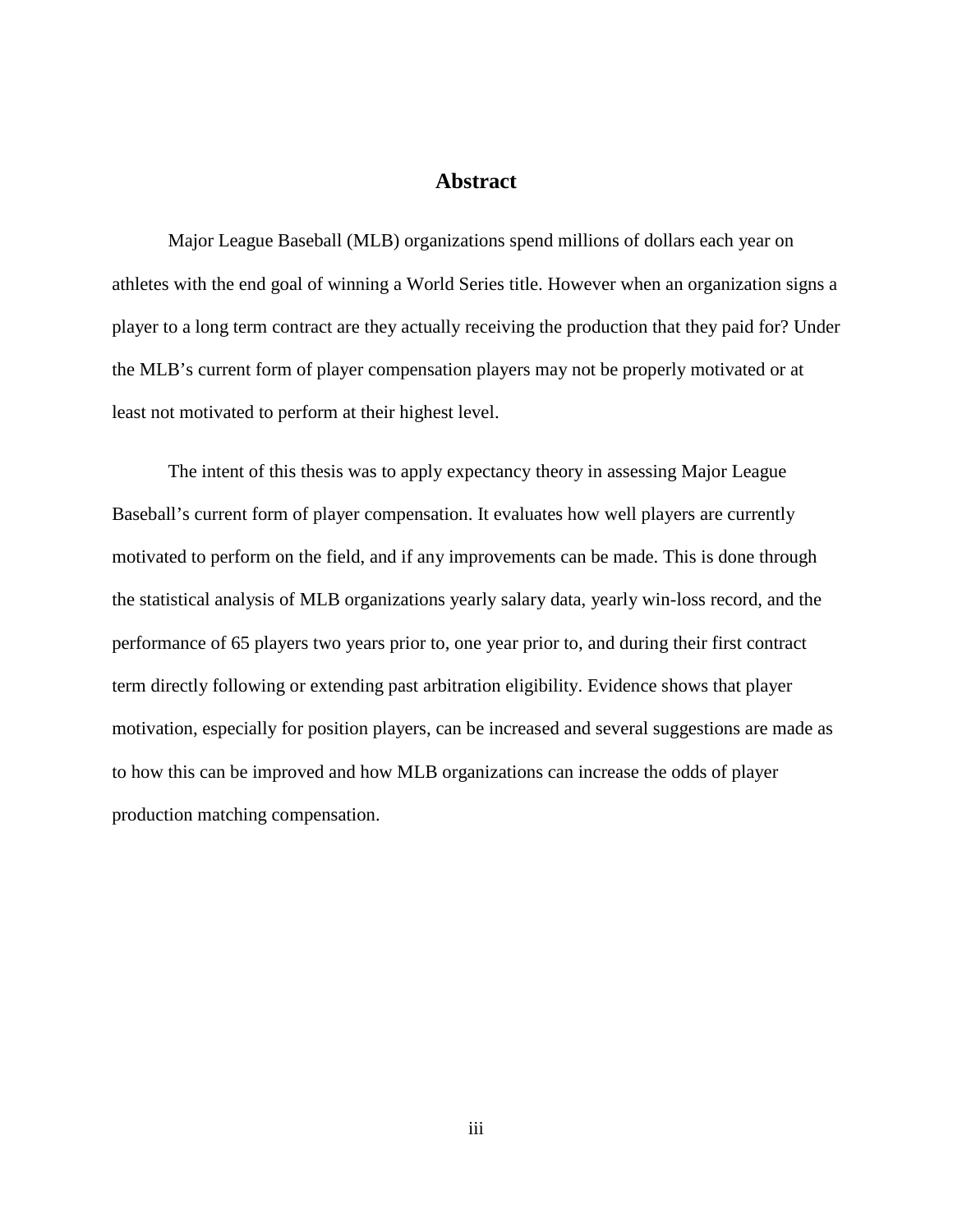To all baseball personnel and enthusiasts who would like to see Major League Baseball players play to their highest potential every time they step out onto the field.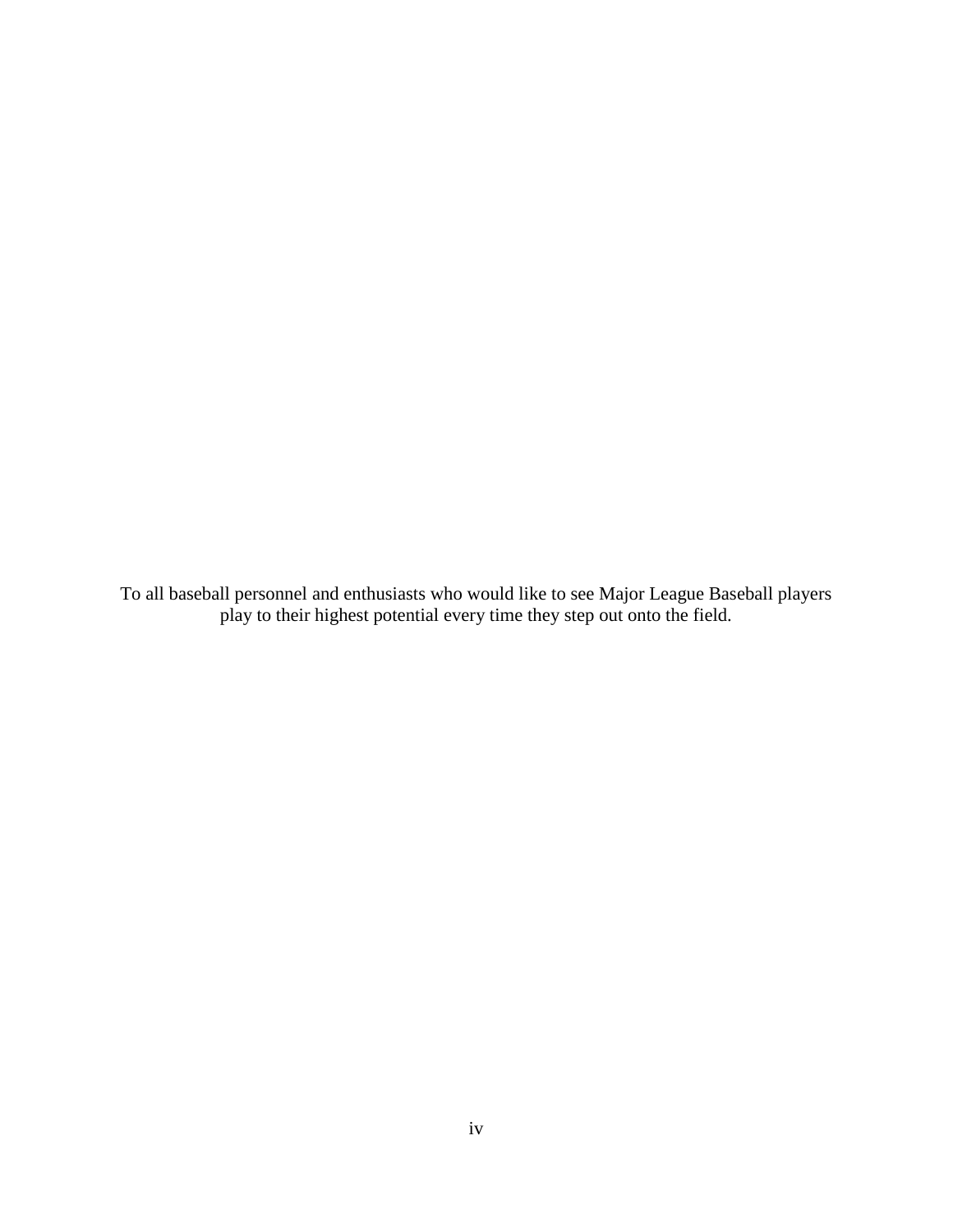# **Acknowledgements**

I have been blessed in many ways, one of which is the fact that I have had many supporters throughout my life. It all started with my parents Ed and Jennifer Leonard who have always been there for me and have pushed me to be the best that I could be. My Nana and Poppy have also had a large impact on my life. I would also like to thank my committee members who have guided me throughout this process. Without them this thesis would not have been nearly what it is. Finally, I would like to thank my younger brother Ryan and girlfriend Katie who have supported me throughout this process.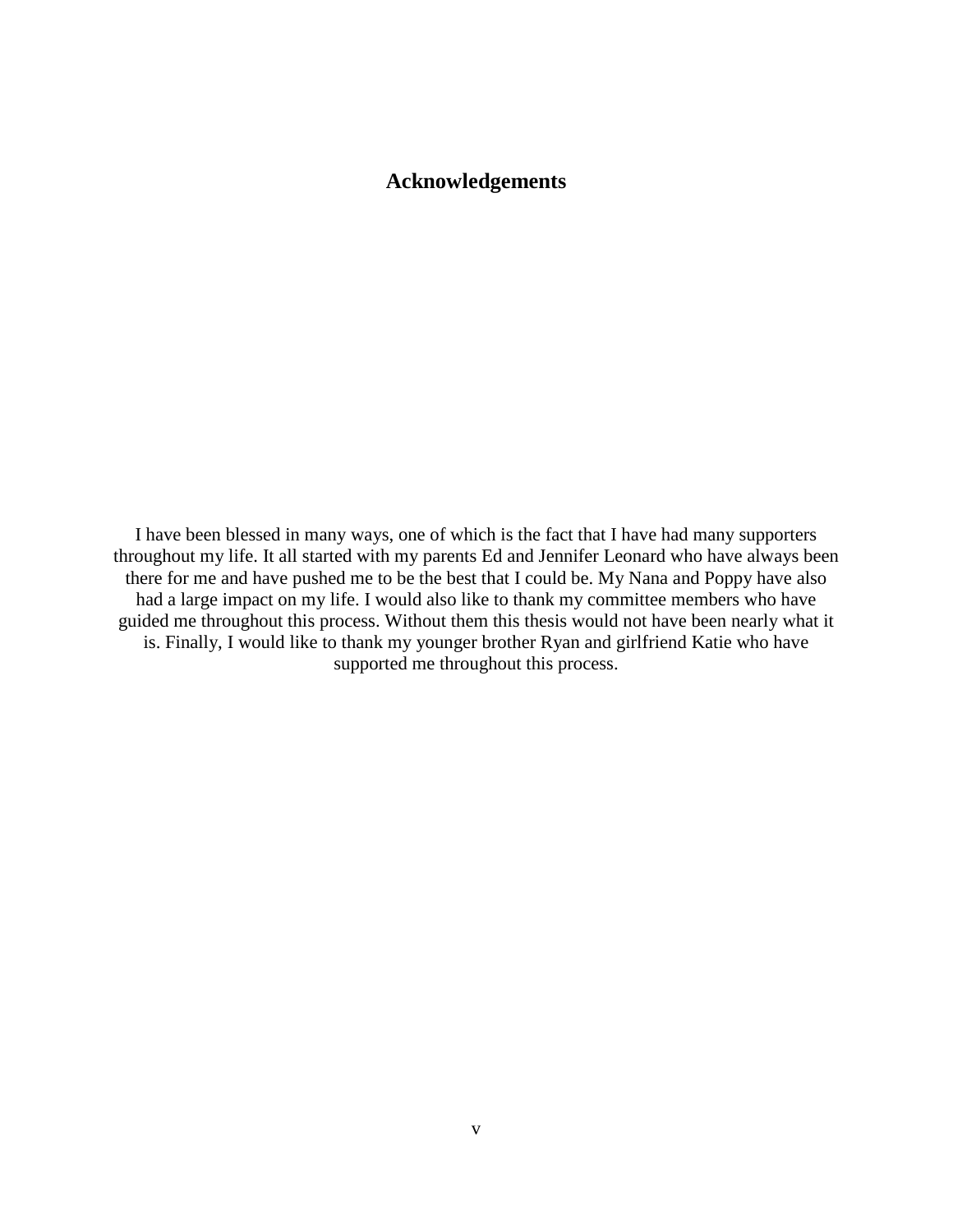# **Definition of Terms**

BA= Batting Average= Hits/ At Bats

SLG= Slugging Percentage=  $(1B + 2*2B + 3*3B + 4*HR)$  / At Bats

OBP= On-Base Percentage= (Hits + Walks + Hit By Pitch) / (At Bats + Walks + Hit By Pitch + Sacrifice Fly)

FPCT= Fielding Percentage= (Putouts + Assists) / (Putouts + Assists + Errors)

WAR= Wins Above Replacement= Represents the number of wins a player adds to their team above what a replacement player would add

ERA= Earned Run Average= (9 \* Earned Runs) / Innings Pitched

K/9= Strikeouts Per Nine Innings Pitched= (9 \* Strikeouts) / Innings Pitched

WHIP= Walks and Hits Per Innings Pitched= (Walks + Hits) / Innings Pitched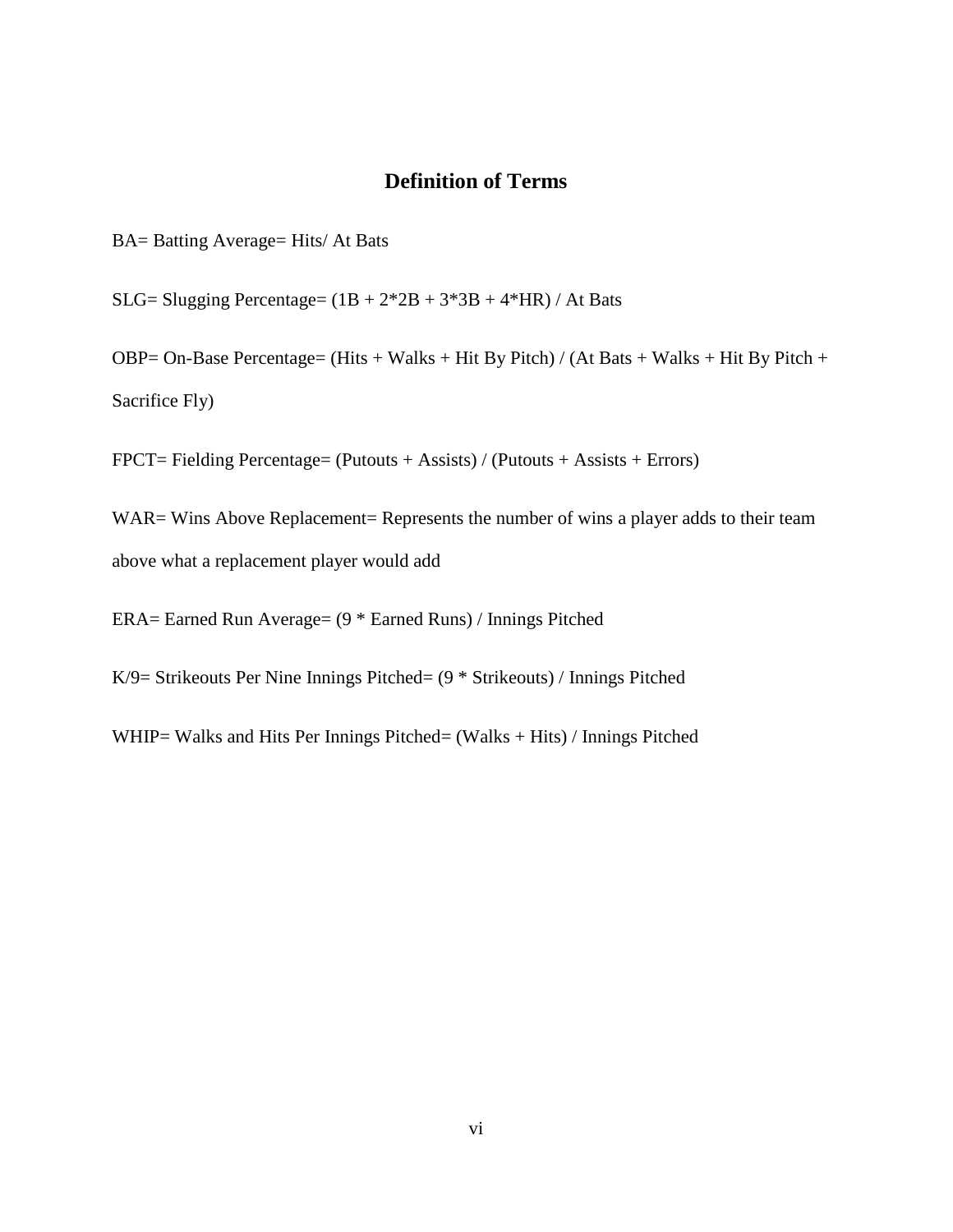# **Table of Contents**

| 23 |
|----|
| 25 |
| 29 |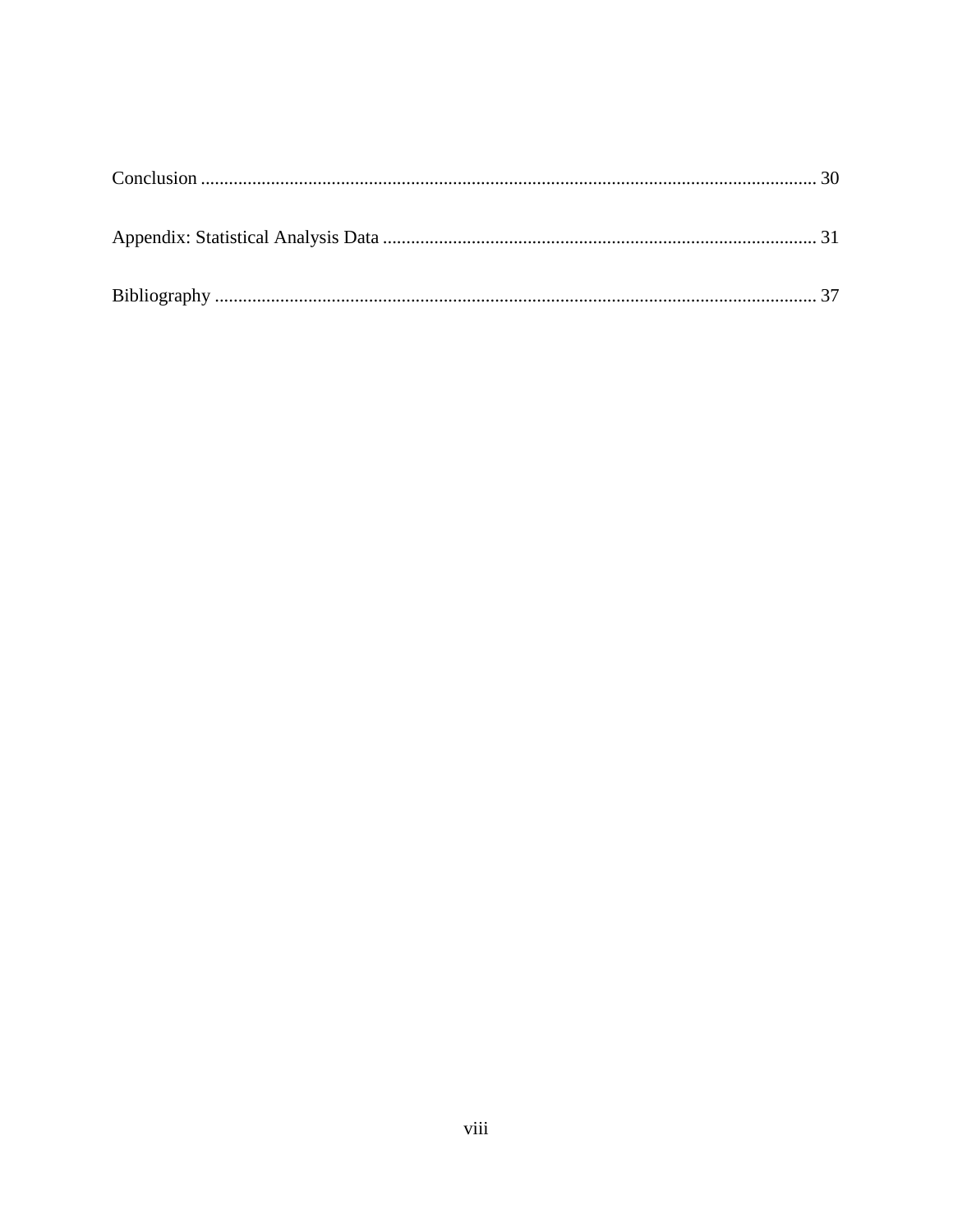# **Introduction**

<span id="page-9-0"></span>Since the creation of free agency in 1976 player salaries in Major League Baseball (MLB) have increased immensely. The average MLB salary in 1976 was \$51,501 (Holtzman, 2012) and grew to \$3,440,000 in 2012 (MLB Salaries). That's an astronomical 6,679% increase. Due to the large amount of money involved in player contracts today, it has become more important than ever for teams to get production out of their highly paid athletes. This brings about the question of whether or not MLB organizations actually get what they pay for when signing a free-agent player to a long term contract. David Ahlstrom, et. al (1999, pg 181) suggests that "if Major League Baseball teams pay free agents based on free-agent-year performance, they might not be satisfied with the result." This may be due to the fact that under Major League Baseball's current form of player compensation players are not properly motivated.

This study will apply expectancy theory in assessing Major League Baseball's current form of player compensation. It will evaluate how well players are currently motivated to perform on the field and if any improvements can be made. Previous studies in the area of expectancy theory and MLB player compensation have focused on "non-pitchers" (Ahlstrom, et. al, 1999; Duchon and Jago, 1981; Martin, et. al, 2011) or position players. This prevents the researchers from getting a full view of MLB player compensation as they are left without data from about 1/3 of the player pool. This study will analyze both position players and starting pitchers, using a set of statistical categories including wins above replacement (WAR) to compare the two. In order to better evaluate how player's performance and motivation are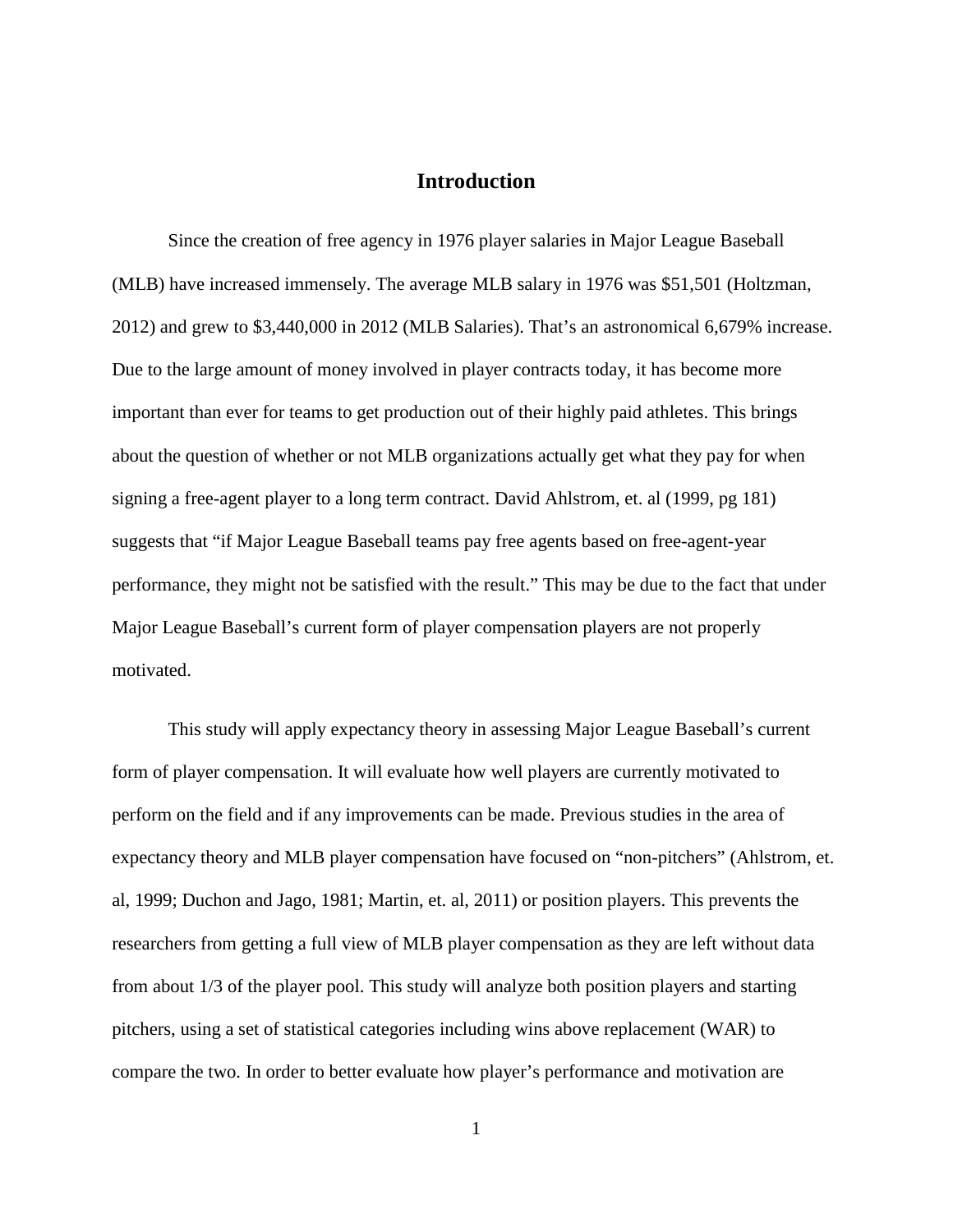affected by long term contracts, player performance will be measured using the season two years prior to the new contract, the season prior to the new contract, the first, middle, and last season of their first contract that starts the year following or extends past their arbitration eligibility (given that the contract is three years or longer), and career averages. This builds upon the research of Ahlstrom, et. al, (1999), Martin, et. al, (2011), who evaluated performance of all position players during the year prior to free-agency, year of free-agency, and year following free-agency. By exploring player performance throughout their first contract extending past arbitration eligibility this will enable one to see how performance and motivation differ during the first, middle, and last year(s) of a contract. Previous studies (Ahlstrom, et. al 1999; Martin, et al, 2011) were able to make conclusions on a player's motivation to perform when signing a long-term contract but not on how their performance and motivation differ throughout the term of that contract.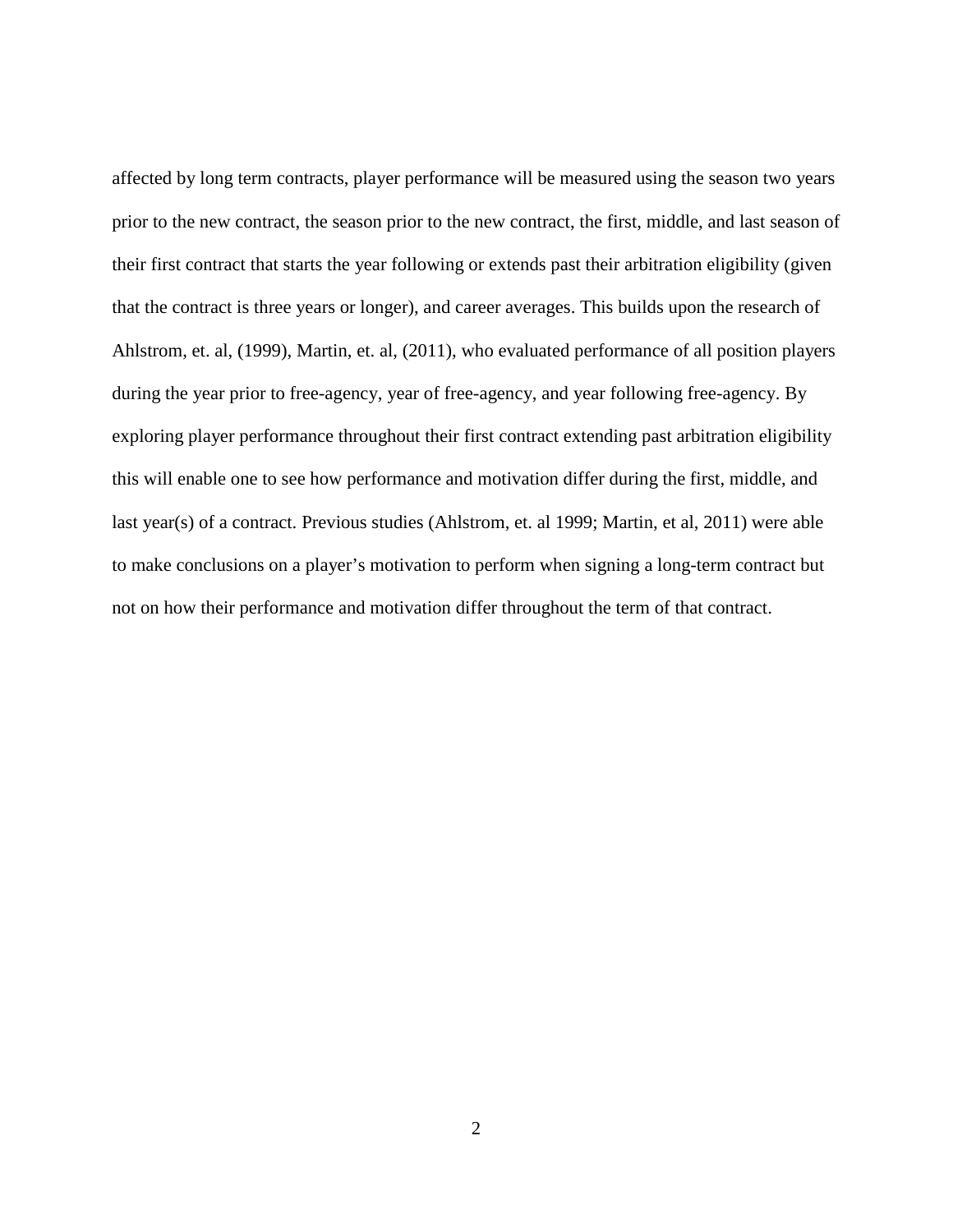## **Motivation in Sports**

<span id="page-11-0"></span>For years scholars have been trying to figure out what motivates a player (regardless of sport) to perform. As a result, a great deal of research has been done on the topic of motivation in sports. Prior research attempting to compare the link between pay and performance has focused on the process theories of motivation. These theories include equity theory (Adams, 1963, 1965) and expectancy theory (Porter and Lawler, 1968; Vroom, 1964). However none have examined player motivation using only expectancy theory. Instead the large majority of scholars have used equity theory or a combination of equity theory and expectancy theory to evaluate player motivation. Originally player motivation in the MLB was measured using only equity theory, but through extensive research on the topic, researchers have found that expectancy theory has a stronger link to motivation and player performance in the MLB than equity theory.

#### <span id="page-11-1"></span>**Equity Theory**

The theory is based on the comparison of perceived inputs and outputs. Inequity is perceived to exist when a person believes that the ratio of his or her outcomes (pay) to inputs (performance) differs from the ratio of a referent other's outcomes to inputs (Adams, 1965). A "referent other" could include a co-worker (teammate) or some other peer (player on different team). Adams (1965) summarized his theory to show that an individual goes through the following train of thought: 1) An individual perceives inequity, which creates tension. 2) This tension is directly proportional to the magnitude of the inequity. 3) The strength of the individual's motivation to reduce the inequity is proportional to the magnitude of the inequity. Put differently, when individuals feel as though they are being treated unfairly (under-paid) in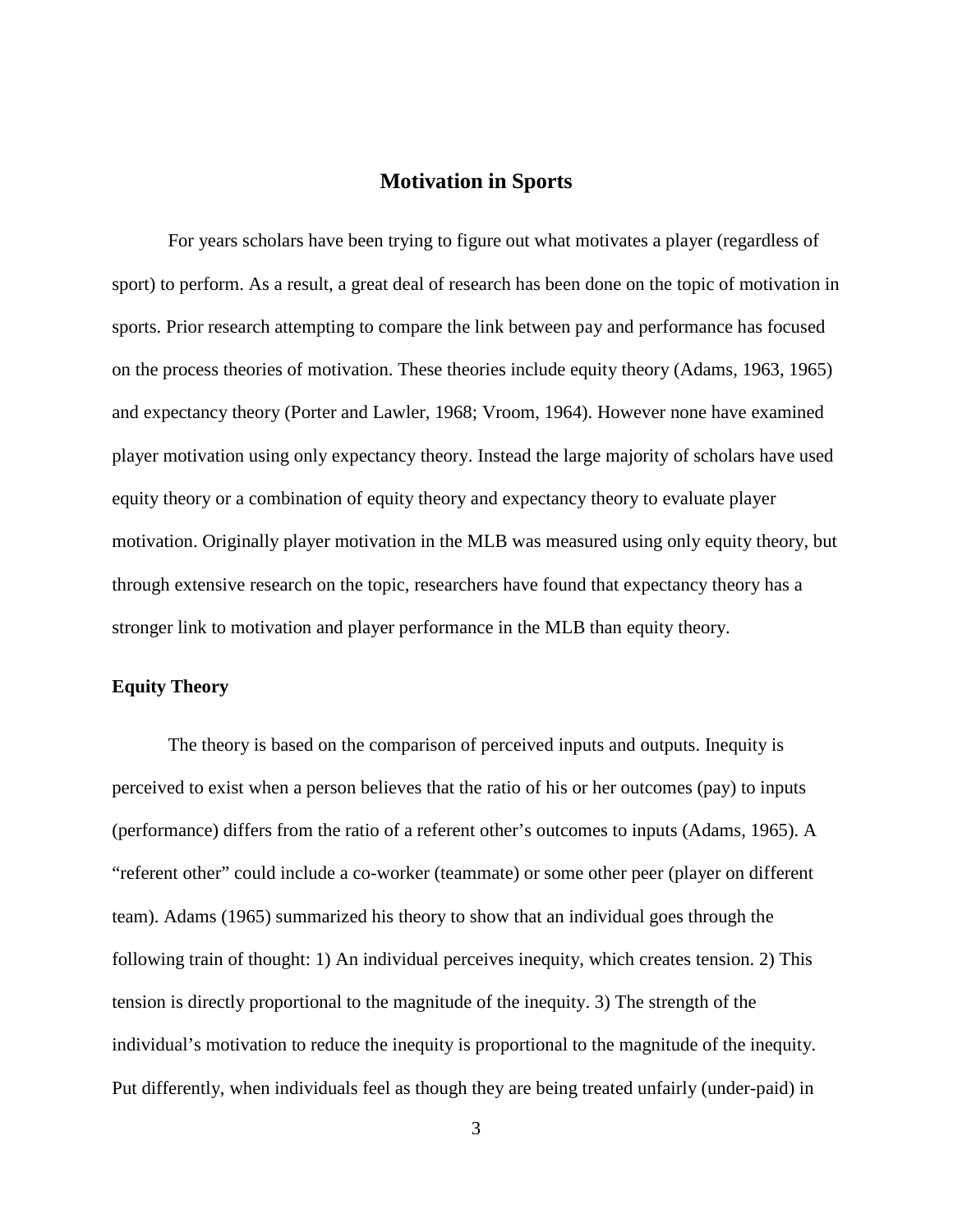comparison to their peers they will attempt to restore a balance between their inputs and outcomes and the inputs and outcomes of a referent other. Adams (1965) hypothesized a set of responses that individuals engage in to restore equity. These include: 1) changing one's own inputs or outcomes; 2) changing the inputs or outcomes of the referent other; 3) cognitively distorting the inputs or outcomes; 4) changing the referent other; or 5) leaving the situation.

#### <span id="page-12-0"></span>*Equity Theory in Major League Baseball*

The first study to test motivation of MLB players using equity theory was conducted by Lord and Hohenfeld (1979). Their sample consisted of 23 position players in the MLB who chose to play out their options by not signing a contract before the start of the 1977 season. Of this sample, 10 signed during the 1976 season and 13 played the entire season without a contract and participated in the free-agent draft after the 1976 season. These players were referred to as "signers" and "non-signers." The performance data of these players as well as their teammates were compiled for the seasons between 1973 and 1977. They found that the performance of both signers and non-signers declined in 1976 as compared to their performance in 1975 and then increased in 1977. These results were believed to be caused by the player's feelings of inequity in 1976 caused by their underpayment relative to other players. The increase in performance in 1977 was a result of the players receiving new contracts with higher salaries. Lord and Hohenfeld concluded that these findings provided support for equity theory.

Robert Lord conducted another study using equity theory to examine the motivation of MLB players in 1989, this time with Neil Hauenstein. The study specifically tested "the effects of final-offer arbitration on the performance of Major League Baseball players" (Hauenstein and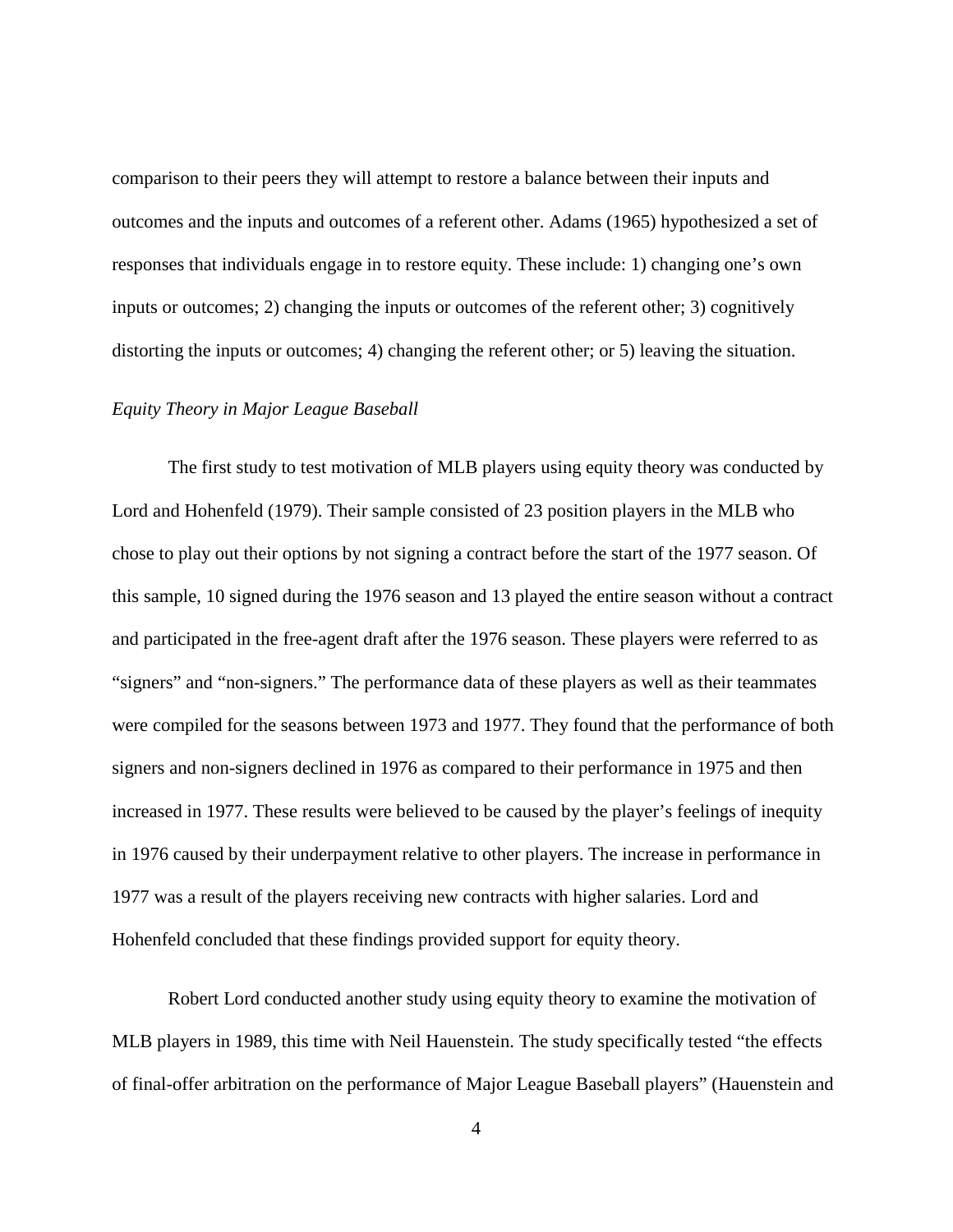Lord, 1989 pg. 147). In order to test this, Hauenstein and Lord used a sample of 88 MLB players (40 pitchers and 48 nonpitchers) who had a salary dispute settled by final-offer arbitration between the years of 1978 and 1984. The offensive performance data of these players were gathered at three separate points; 1) career average up to but not including the season prior to arbitration, 2) average performance in the season prior to arbitration, and 3) average performance during the postarbitration season. Other relevant player data included the age of the player and his years of experience in the major leagues at the time of arbitration. They found that "arbitration losers showed greater performance decrements relative to arbitration winners" (Hauenstein and Lord, 1989 pg. 158). This meant that those who received less money than they had expected through salary arbitration performed at a lower level than those who received more than expected. Hauenstein and Lord also concluded that the change in postarbitration performance was related to the magnitude of the discrepancy between monetary figures.

#### <span id="page-13-0"></span>**Expectancy Theory**

According to Vroom (1964), motivation is a factor of an individual's expectancy, instrumentality, and valence. Where expectancy is a person's perception of his or her ability to accomplish an objective, instrumentality is a person's perception of whether or not they will be rewarded for accomplishing that objective and valence is the value a person places on the outcome or reward. In general, the higher one's expectancy or value of the outcome or reward, and the stronger the link between the outcome and reward, the better the chance of motivation. Stated differently, one's effort to perform is a variable measured by one's ability (or perceived ability) to complete a task (expectancy), the idea one will receive a reward upon completion of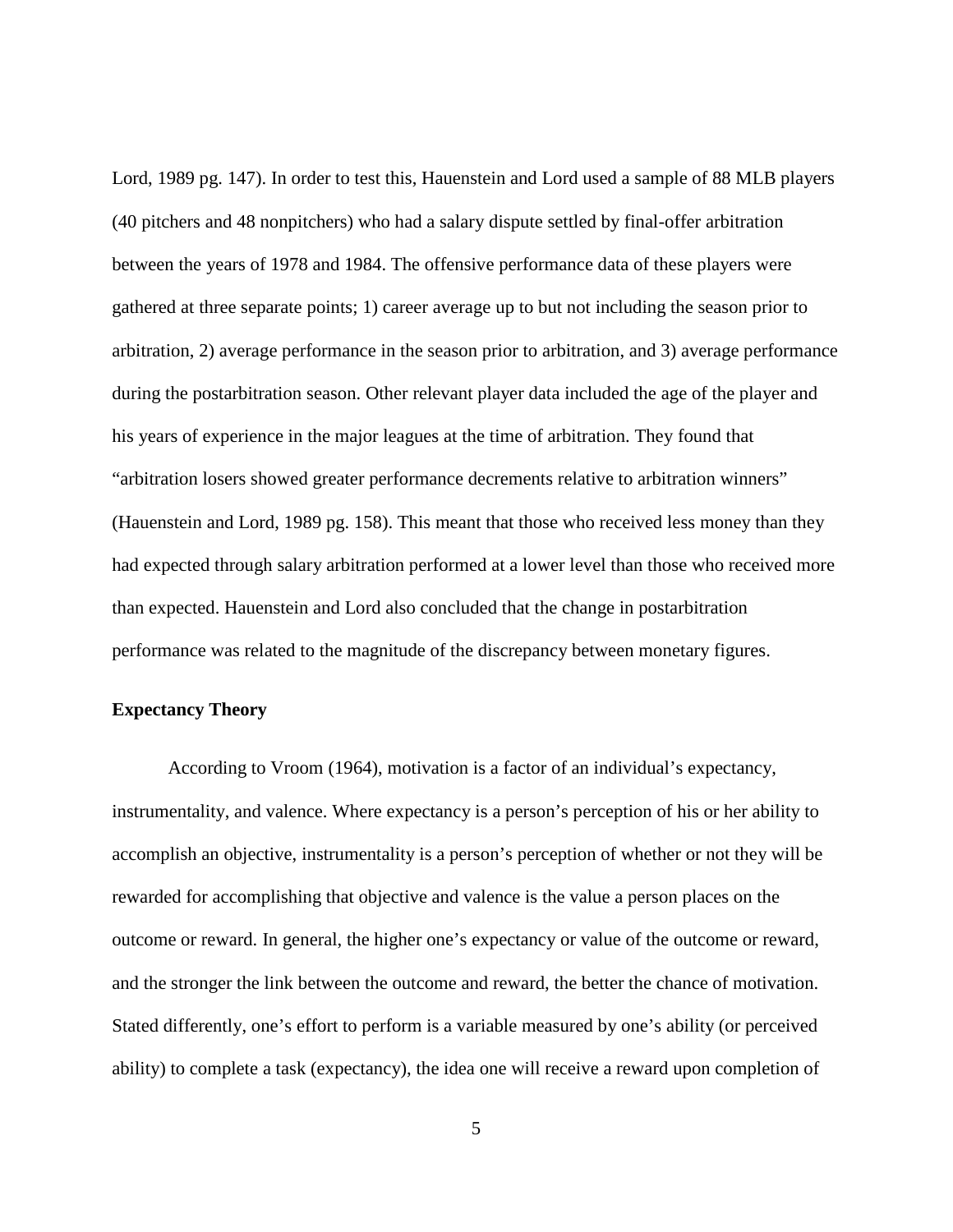the task (instrumentality), and the value the person places on this reward (valence). "Expectancy theory assumes that people have well-defined preferences among various outcomes (rewards) of their actions, and they will adjust their efforts based on those expected outcomes" (Ahlstrom et. al, 1999, pg. 185). Vroom (1964) argued that a clear and strong link between pay and performance will aid in leading to increased motivation. This link between pay and performance is known as instrumentality. If there is a strong link between pay and performance, for example a factory worker who is paid based on how many widgets he creates, then there is said to be high instrumentality. According to Vroom (1964) that worker will be motivated to create as many widgets as possible since it will lead to an increase in pay, given that pay is important to the individual (valence). The effects of instrumentality were evaluated by Georgopoulos et. al (1957) in a study of a unionized appliance factory. The study found that workers who reported high payperformance outcome instrumentality tended to be higher producers than those who didn't. Similar results were obtained in a study by Jorgenson et. al (1973), in which they manipulated performance-outcome instrumentality by paying employees in a temporary organization on either an hourly basis (represented low instrumentality) or on a piece-rate basis (high instrumentality). They found that the high-instrumentality group performed better than the low-instrumentality group. To ensure that this was not a result of the members in each group, the groups were asked to switch places. The same results were obtained; the high-instrumentality group exceeded the low-instrumentality group in output and also exceeded its own previous performance under lowinstrumentality conditions. Both studies provide evidence that high-instrumentality leads to higher motivation and therefore higher performance. However, there have been some criticisms of Vroom's model based on its simplicity. In particular Porter and Lawler (1968) assert that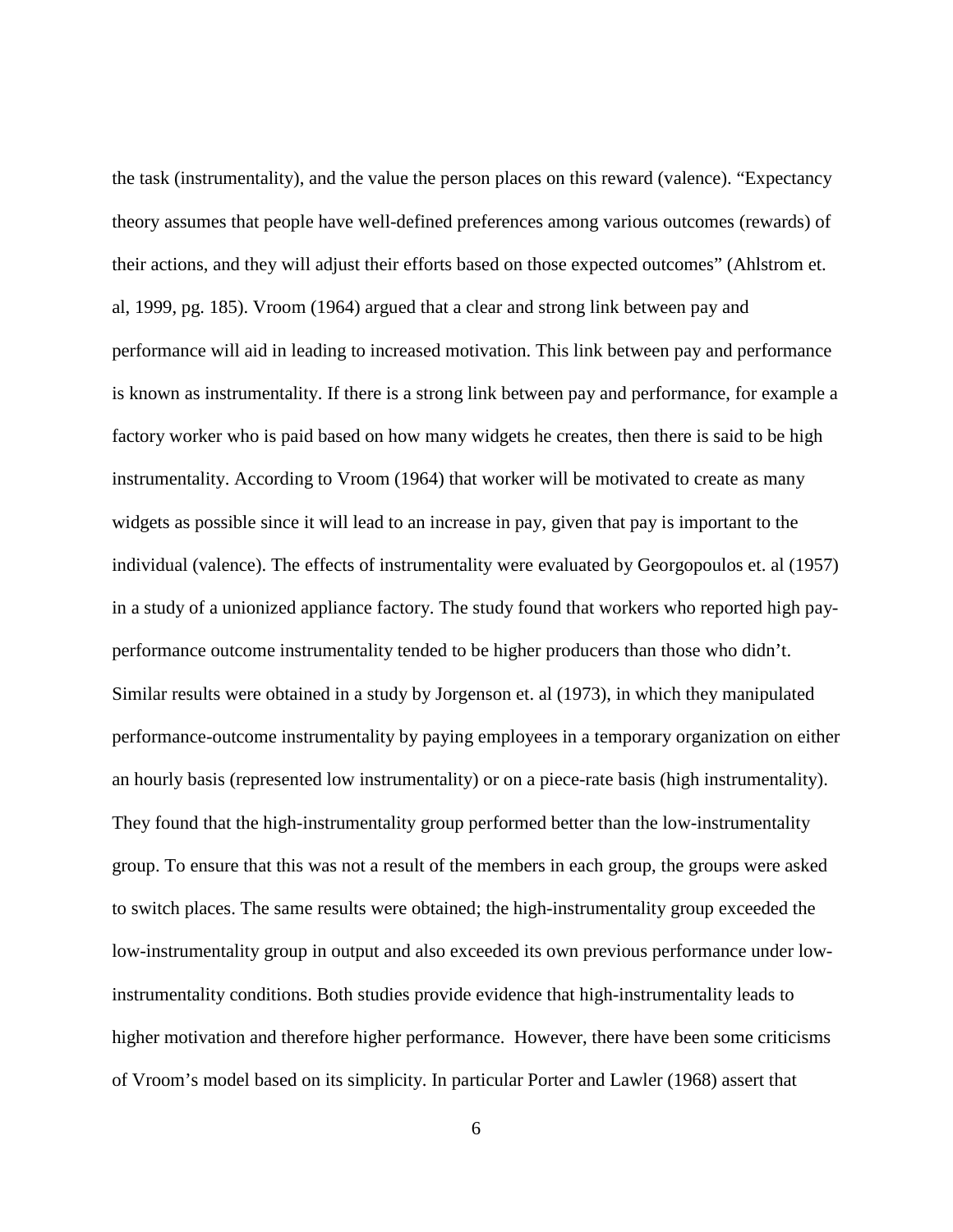Vroom's model does not take into consideration a person's own traits and abilities and role perceptions when assessing the link between effort and performance. Lawler and Jenkins (1992) explain that expectancy theory can be deceptively simple, in the sense that it can lead you to believe that all an organization needs to do in order to increase productivity is relate a reward to an obtainable level of performance. However, this is only true if the individual places a high value (valence) on the reward. The main difficulty associated with using expectancy theory to assess motivation is determining an individual's valence. This is because everyone's valence of a reward is different. It is a function of an individual's needs, wants, goals, and values.

#### <span id="page-15-0"></span>*Expectancy Theory in Major League Baseball*

The first to test expectancy theory's principles to evaluate the motivation of MLB players were Duchon and Jago (1981). They had initially set out to extend the research of Lord and Hohenfeld (1979), testing all non-pitchers (30 players in all) in the first three years of baseball's free-agency system. However, their results contradicted equity theory's predictions in that player performance increased for those in their free-agent year in 1977 and 1978. Consequently, they decided to recast the results using expectancy theory. They concluded that the effects of equity theory had only been important in the first year of the new free agency system, when players were not sure what sort of contracts they would receive. However once the pay-performance link had been well established, expectancy effects became increasingly important, suggesting that players would strive to improve their bargaining positions in their free-agent year. These findings are crucial because they imply that expectancy theory is more heavily tied to player motivation in the context of MLB than equity theory.

7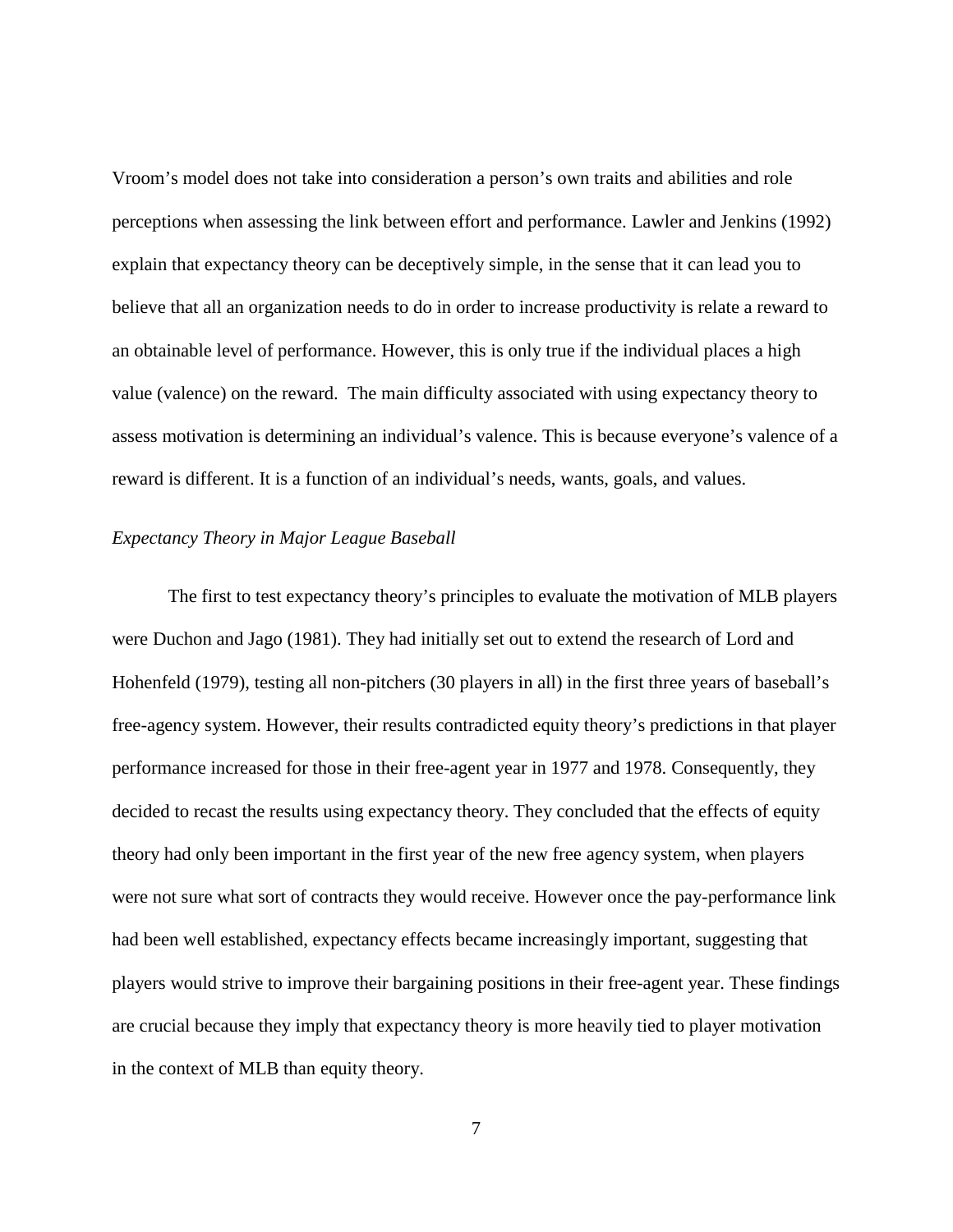Harder (1992) also studied equity and expectancy theories' effects in MLB. His study included all MLB players from 1976 to 1988. Both of Harder's hypotheses were related to equity theory. However, some of his findings can be related to expectancy theory. The relevant findings include "career runs created and career runs created per season were significant positive predictors of logged salaries each year, which shows that major-league baseball is a pay-forperformance context" (Harder, 1992, pg. 326). He also found that "Being eligible for free agency the following season had a significant negative effect on runs created in 1987 and 1988, counter to what expectancy theory predicts" (Harder, 1992, pg. 330). This finding is contradictory to those of others (Ahstrom et. al, 1999; Duchon and Jago,1981; Martin et. al, 2011) and to the basis of expectancy theory since according to the theory one would predict that players would perform at a higher level the year before being eligible for free-agency in order to increase their chances of signing a large contract (in terms of monetary compensation).

Possibly the largest study of expectancy theory in the context of MLB player motivation was conducted by Ahlstrom et. al (1999). They too used both equity theory and expectancy theory, but were the first to test hypotheses directly related to expectancy theory. The sample for the study consisted of nonpitcher MLB free agents from 1976 to 1992 who signed contracts with new teams, 172 in all. The study compared player performance during; 1) free-agent year vs. previous year's performance, 2) free-agent year vs. career average, 3)  $1<sup>st</sup>$  year of new contract vs. free-agent year, and 4)  $1<sup>st</sup>$  year of new contract vs. career average. In relation to these comparisons they formed four hypotheses with respect to equity theory and expectancy theory; 1) Player performance will be higher in the free-agent year than in previous years, 2) A player's

8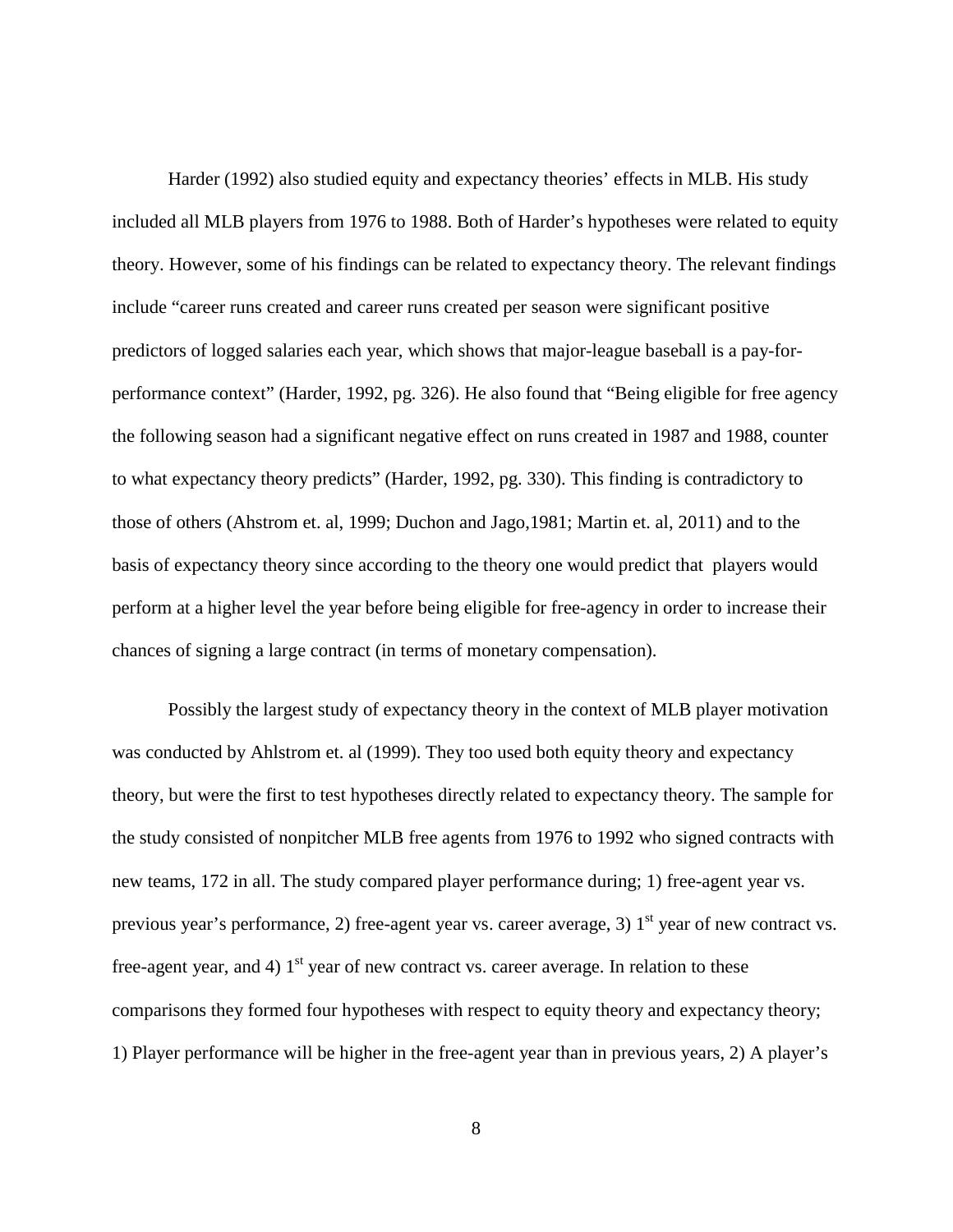performance will be higher in his free-agent year than his career average, 3) Player performance will be lower in the  $1<sup>st</sup>$  year of the new contract than in the previous free-agent year, and 4) A player's performance will be lower in the  $1<sup>st</sup>$  year of his new contract than his career average. The results of the study gave some support to hypotheses 3 and 4 in relation to expectancy theory, showing that batting performance does indeed decline during the  $1<sup>st</sup>$  year of a new contract. The results of this study have major implications for MLB contracts as it suggests that "guaranteed contracts harm player motivation, ostensibly by weakening the link between pay and performance, and particularly in the 1<sup>st</sup> year or two of a contract" (Ahlstrom et al., 1999 pg. 191).

A study conducted by Martin et. al (2011) provides further support for the findings of Ahlstrom et. al (1999) that guaranteed long-term contracts harm player motivation. Their study consisted of the MLB free-agent classes from 1996 to 2008 who fit the following criteria; 1) The player signed a multi-year contract as a free agent with a MLB team, 2) the players primary position is not pitcher, 3) the player must have made at least 250 plate appearances in the season before his contract year, his contract year, and the first year of his new deal. Of the 293 players who fit the criteria, 160 were randomly selected to participate. "A comparison of the mean statistics also showed a sharp decline in performance in the year following the signing of a new contract. Postcontract-year performance dipped below precontract-year output. The tests found that this was a statistically significant drop in player performance in each instance" (Martin et al., 2011, pg. 21).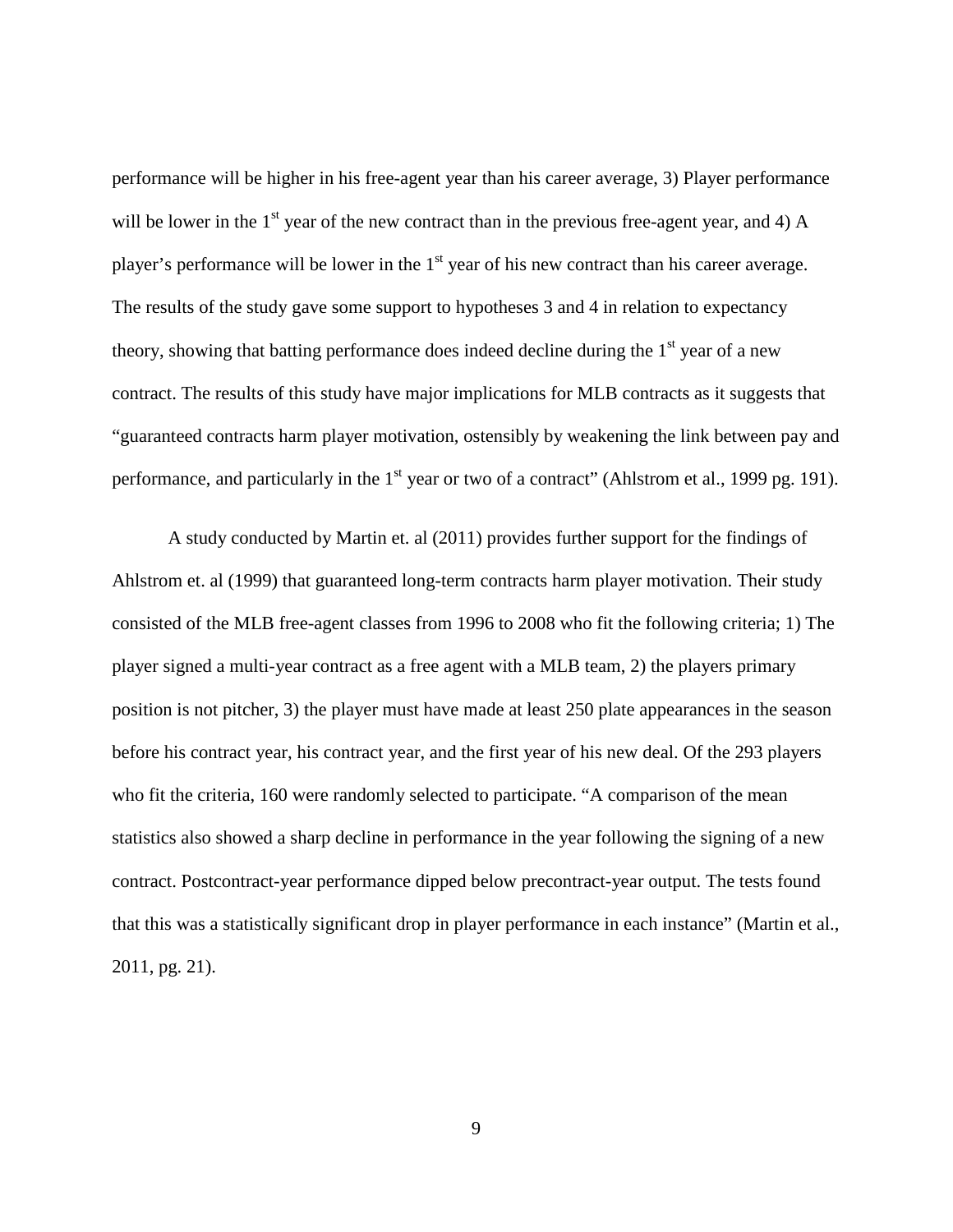#### **MLB Player Measurement and Compensation**

<span id="page-18-0"></span>Major League Baseball organizations spend a great deal of time, effort, and money determining a player's monetary value. Statistics from previous years are analyzed to evaluate current performance and make projections for the future. Since Micheal Lewis's *Moneyball*  (2003), the use of saber metrics to evaluate player performance has become extremely popular. Previously players were evaluated by scouts on categories such as mechanics and body form. These are still used today but to a lesser extent. Players are currently compensated based on a team's analysis of past performance and future projections. Long-term contracts are given to high performing and high-potential athletes in order to "lock them up" and prevent a bidding war between teams later on. However, just because a player has performed well in the past does not guarantee that he will perform well in the future. Lackritz (1990) suggests that players should be paid on an annual basis and that their salary should be based on both their individual and team performance that year. From an expectancy theory standpoint this makes a lot of sense. Players will be motivated to perform at a high level in order to obtain higher compensation. It will be as if every year is a free-agent year. Dinerstein (2007) provides further evidence that players should be paid on a year-to-year or short term basis rather than long term. He says that players at the beginning of long-term contracts know that they have locked in specific salaries and may expect that that their current performance will have no impact on their compensation. This may explain why player performance decreases during the first year of a new contract. However Stankiewitcz (2009, pg. 82) findings contradict this view, "a player with a short-term contract will be less productive than a player with a long-term contract". Although she does note that her model does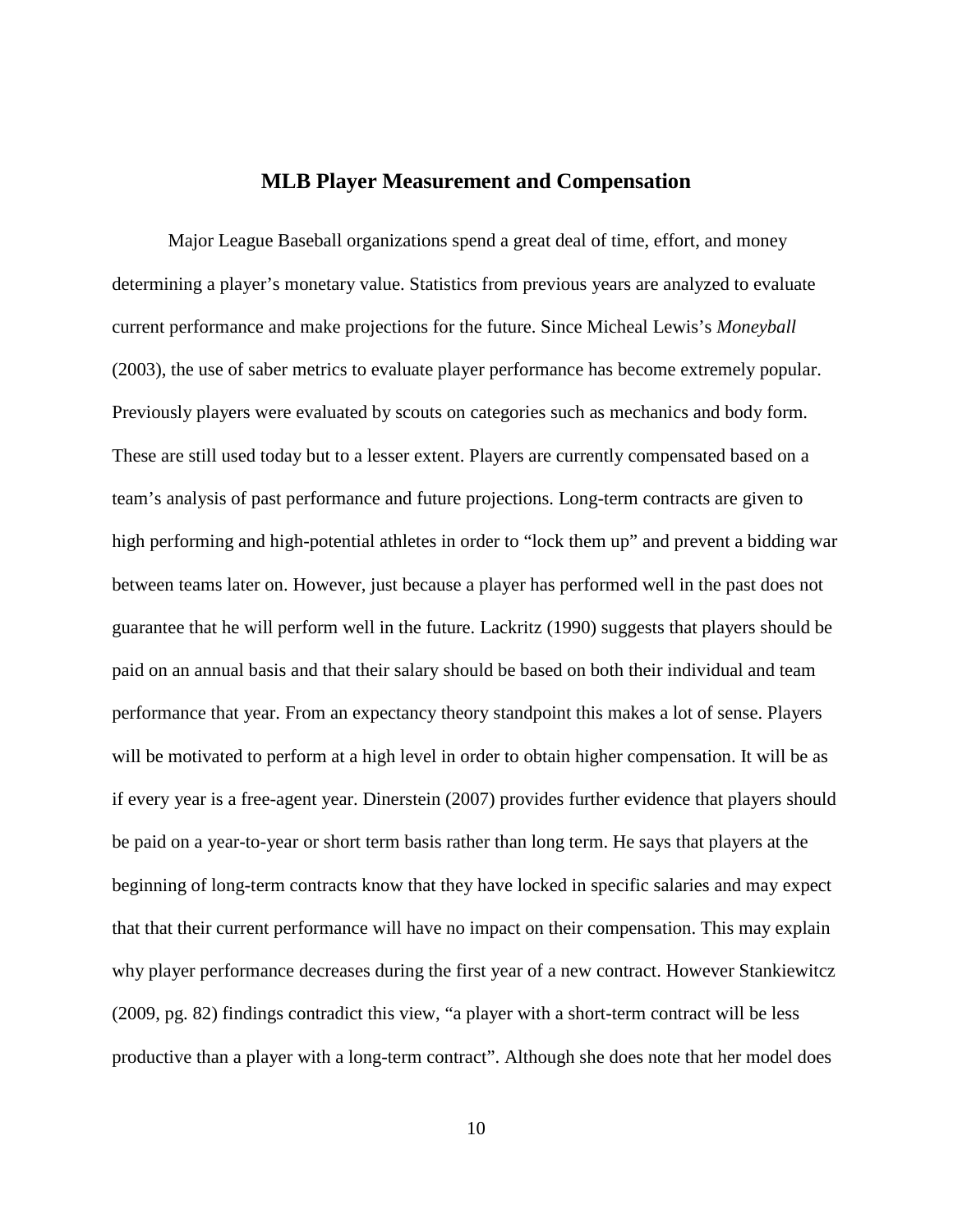not differentiate between the different types of players in the MLB. Her findings may be a result of the fact that typically long-term contracts are given to high performing athletes whereas low performing athletes are given short-term deals.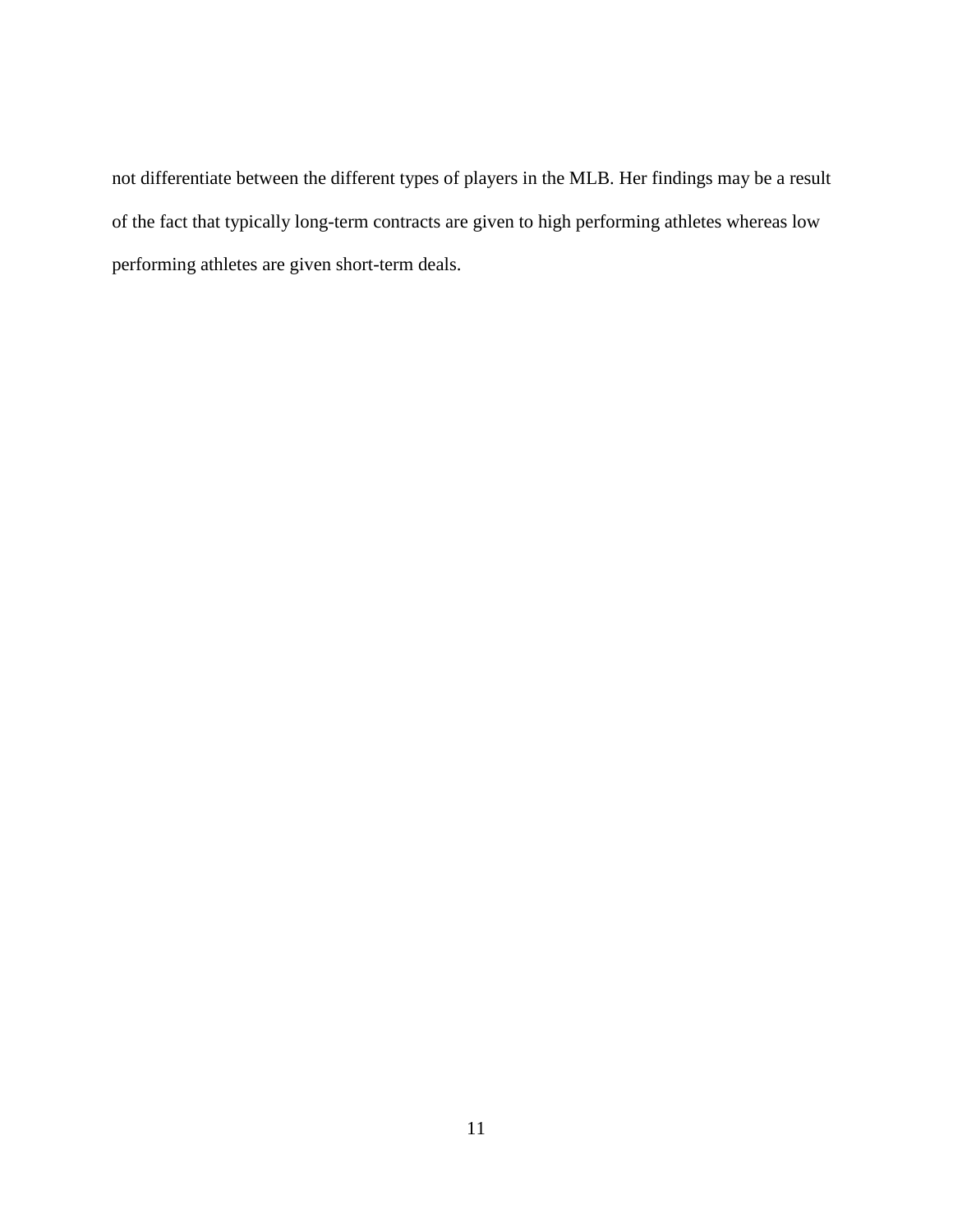## **Hypotheses**

<span id="page-20-0"></span>Three hypotheses will be tested by this study. Each one aimed at evaluating Major League Baseball's current form of player compensation, and how well it motivates players to perform. Table 1 provides a summary of the hypotheses. The hypotheses test expectancy theory's principles and measure player performance and motivation before, during, and after signing a new contract. Expectancy theory predicts that if a player perceives a strong relationship between his performances and subsequent rewards such as the signing of a new contract (high instrumentality). He will be motivated to perform at a high level. However this assumes that the signing of a new contract and pay associated with it is of importance to that player. Therefore one can reason that as long as this is important to a player, then a player in the final year of a contract should be motivated to improve his performance. However after signing a contract, instrumentality is lessened, and thus his motivation to perform is reduced. The first hypothesis will test the difference between the last year of an existing contract and the first year of a new contract. Expectancy theory predicts that a player's performance should be higher during the final year of the existing contract than the first year of the new contract. This is because instrumentality is lessened once a contract is signed. The second hypothesis will test whether player performance increases the closer a player gets to the end of their contract. Expectancy theory predicts that performance will increase the closer a player gets to the end of a contract, because instrumentality is increased. The final hypothesis will test whether multi-year contracts decrease a player's motivation to perform during the first year(s) of a contract. This will be tested by comparing a player's career averages to their performance during the first year(s) of a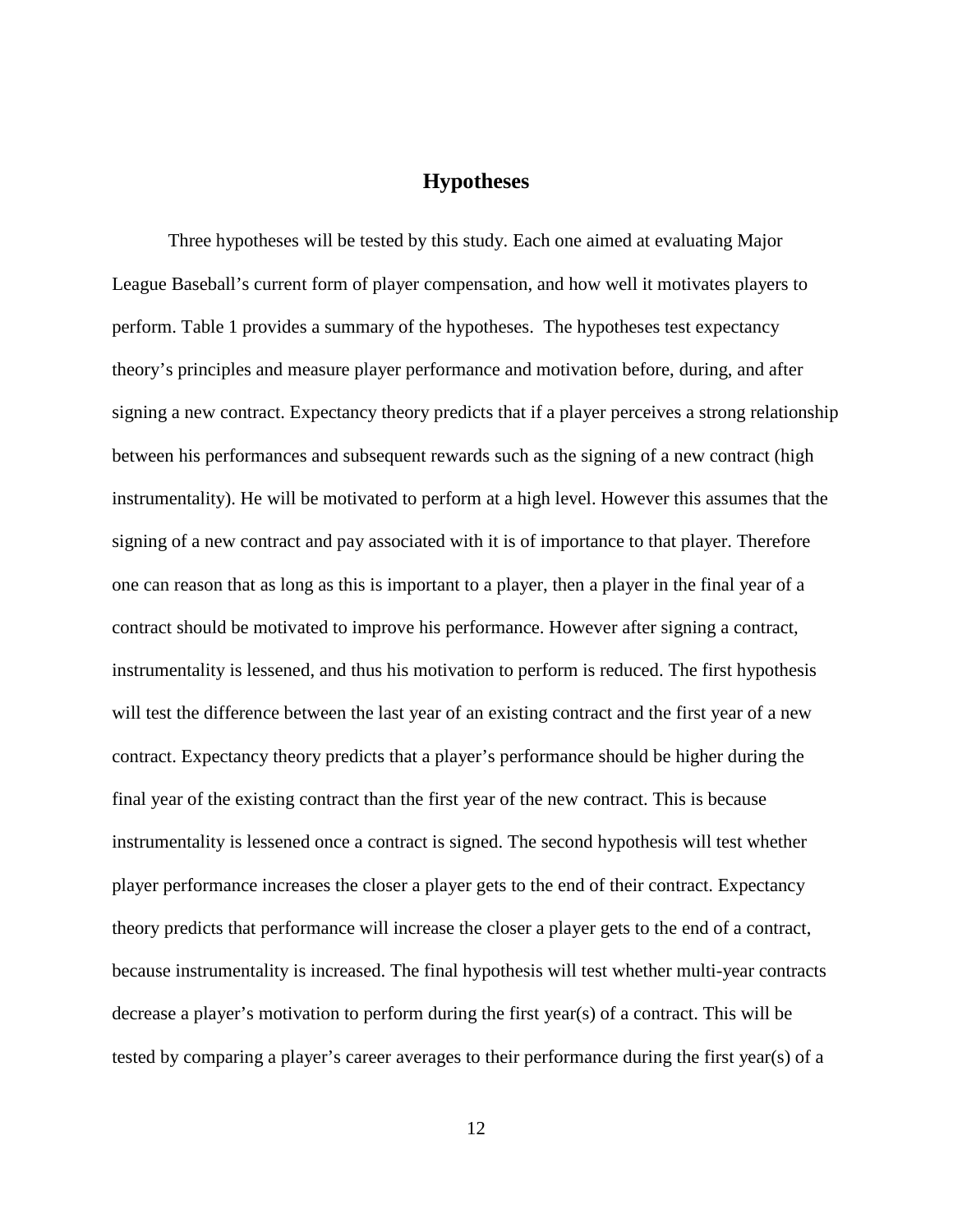contract. Career averages are used a base line for which to compare performance during the first few year(s). Expectancy theory predicts that long term contracts decrease a player motivation to perform because instrumentality is decreased, therefore performance statistics will be lower during the beginning of a contract than career averages.

#### **Table 1 Hypotheses**

| Performance Comparison                                            | <b>Hypothesis</b>                                                                                                                |
|-------------------------------------------------------------------|----------------------------------------------------------------------------------------------------------------------------------|
| First year of new contract vs. Final year of<br>existing contract | Player performance is lower during the first year<br>of a new contract than the final year of an existing<br>contract.           |
| Early years of contract vs. Late years of contract                | Player performance increases the closer a player<br>gets to the end of a contract period.                                        |
| Early years of contract vs. Career average                        | Guaranteed multi-year contracts decrease a<br>player's motivation to perform during the first<br>year/few years of the contract. |

\*For position players a decrease in performance signifies a drop in each performance category. For starting pitchers a decrease in performance signifies a rise in both ERA and WHIP and a drop in K/9, FPCT, and WAR.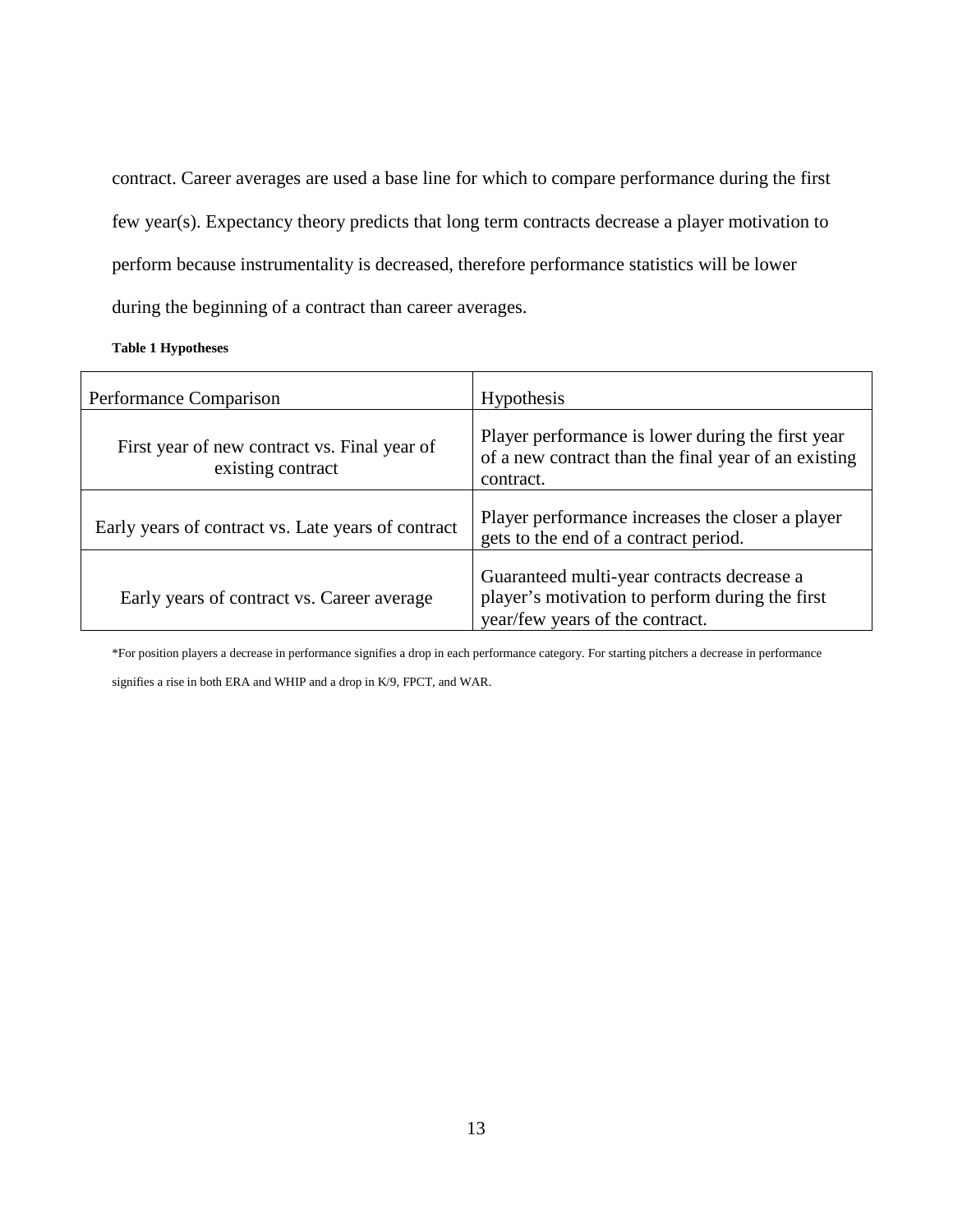# **Methodology**

<span id="page-22-0"></span>In order to gage the MLB's current form of player motivation on team performance, a preliminary analysis consisting of all 30 teams in the MLB from 2000 to 2012 was conducted. Each team's yearly player salary and regular season win-loss record was analyzed using a correlation. The sample for testing the hypotheses consisted of all position players and starting pitchers on an active MLB roster in 2012 who had previously signed a contract extending past or directly following their arbitration eligibility. The sample was limited to those players who also met the following criteria; 1) The player signed a contract of at least three years with a MLB team, 2) the player exceeded 130 at-bats (position players) or 50 innings pitched (starting pitchers) in the season two years prior to the new contract, the year prior to the new contract, and each year of their new contract. 130 at-bats and 50 innings pitched were chosen as they are recognized by the MLB as the qualifications to determine a player's rookie status. In order to ensure accuracy of data only players who were on an active MLB roster in 2012 were included in this study. Contract information on players not on a team in 2012 was either incomplete or unattainable. Contract data was retrieved from Cotscontracts.com. In all 65 players fit the criteria, 45 position players and 20 starting pitchers.

The performance data compiled for each position player included: batting average (BA), slugging percentage (SLG), on-base percentage (OBP), fielding percentage (FPCT), and wins above replacement (WAR). For starting pitchers the performance data compiled included: earned run average (ERA), strikeouts per nine innings pitched (K/9), walks and hits per innings pitched (WHIP), fielding percentage (FPCT), and wins above replacement (WAR). WAR will be used to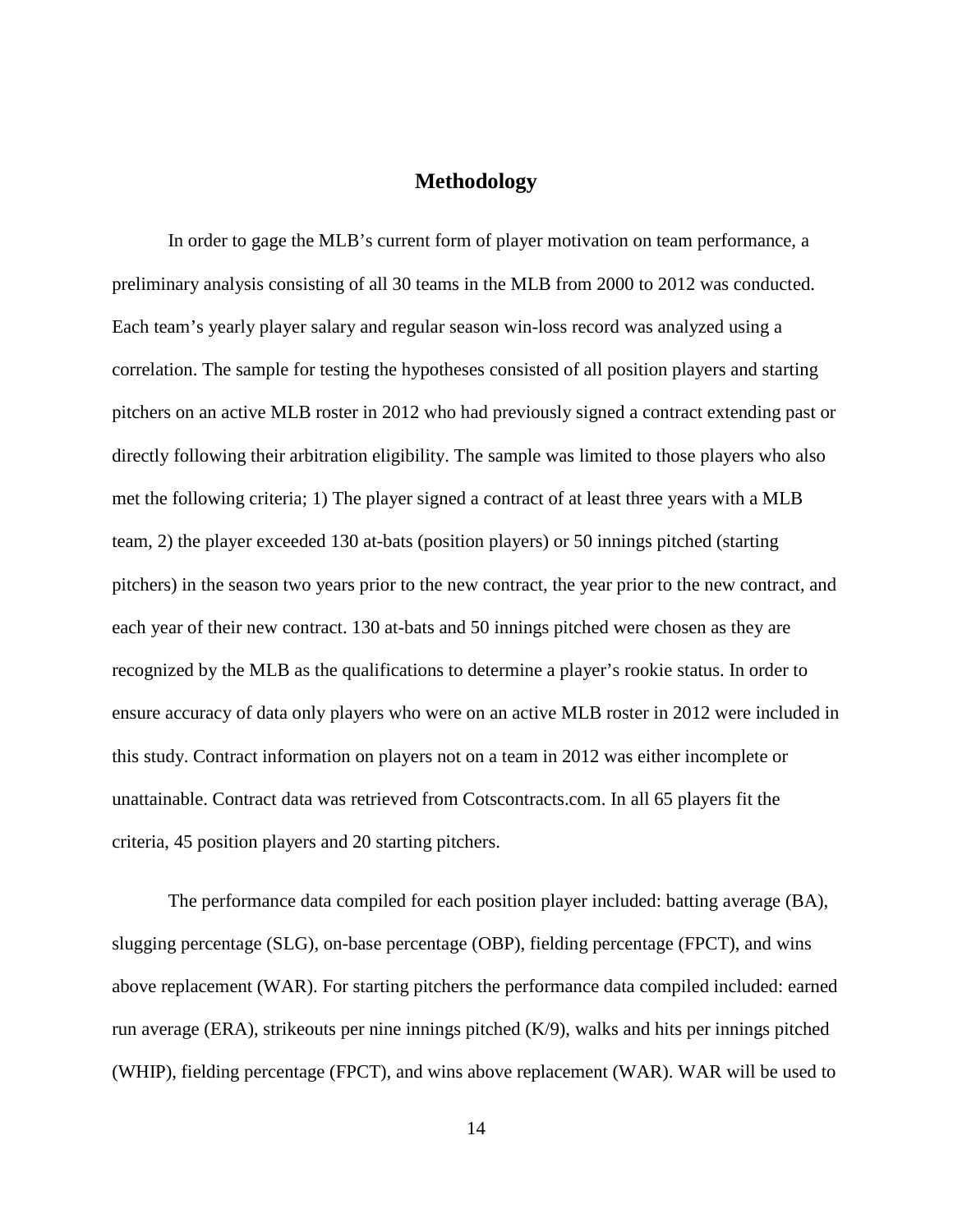compare the performance of starting pitchers to position players. This is a great statistic since one can literally list how valuable a player is to their team, regardless of them being a pitcher or position player, based on their WAR. All performance data was retrieved from espn.com.

 All performance measures were compiled for each player during the season two years prior to the new contract, the season prior to the new contract, first year of the new contract, middle year(s) of the contract, and final year of the new contract. In addition the career figures for each player were compiled. A repeated measures analysis of variance was used to analyze the data collected in order to test the hypotheses.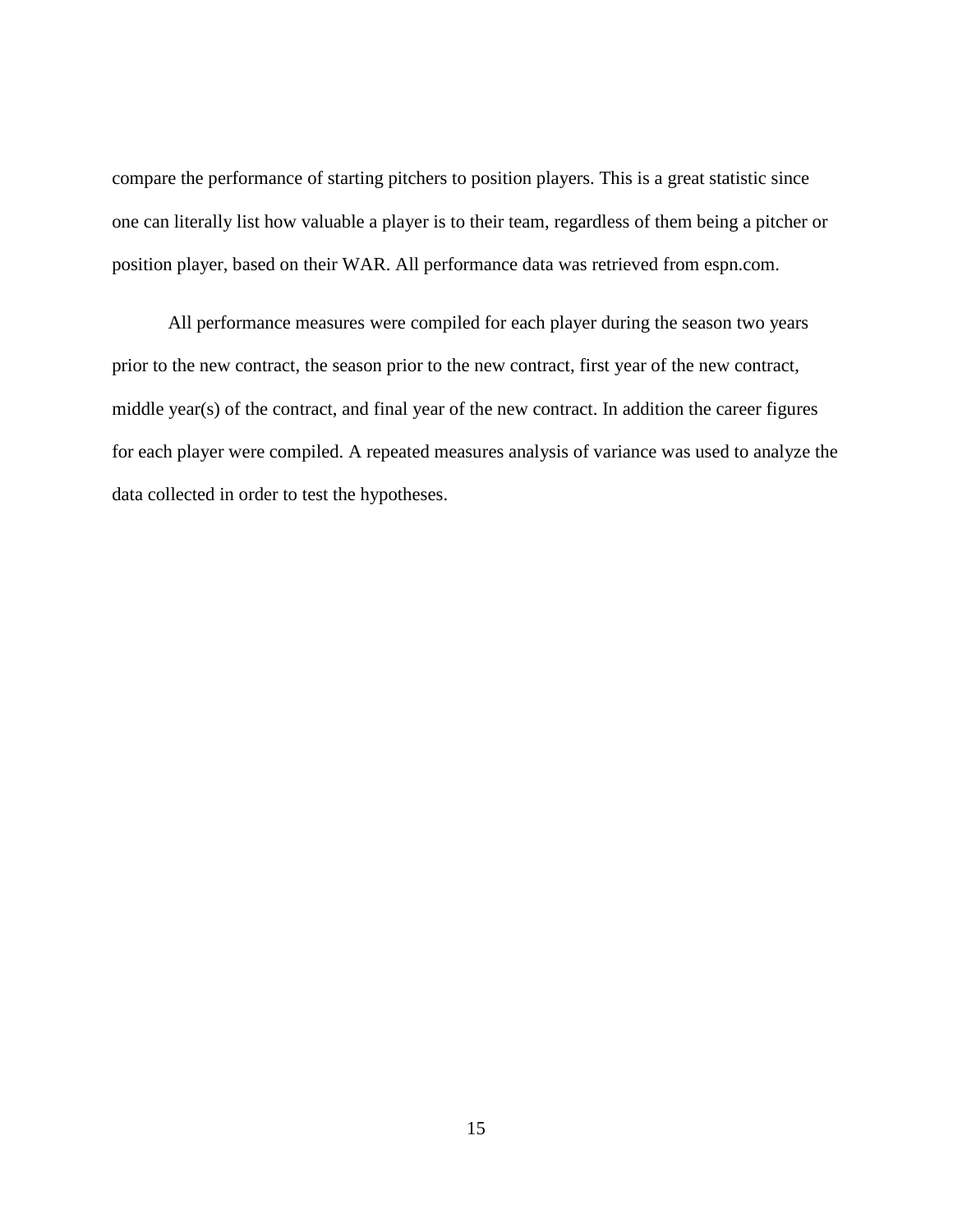# **Results**

<span id="page-24-0"></span>In order to present a base line for the study a Pearson Correlation was run in order to see whether or not there is a direct correlation between Major League Baseball team's yearly salaries and their on-field performance. On-field performance was measured using the number of wins each team earned per year. The Person Correlation is  $r=0.368$  and  $p=.000$ , suggesting that there is a correlation between MLB team's yearly salaries and their on-field performance. However this correlation is not perfect.

#### <span id="page-24-1"></span>**Position Players**

The results of the positions players repeated measures ANOVA as well as mean performance data are presented in Table 2 and 3.

| Performance<br><b>Measures</b> | Type III<br>Sum of<br>Squares | df    | Mean<br>Square | Greenhouse-<br>Geisser | p    |
|--------------------------------|-------------------------------|-------|----------------|------------------------|------|
| <b>BA</b>                      | .005                          | 3.265 | .001           | 1.984                  | .114 |
| <b>SLG</b>                     | .043                          | 3.242 | .013           | 3.586                  | .013 |
| <b>OBP</b>                     | .008                          | 3.120 | .003           | 2.509                  | .059 |
| <b>FPCT</b>                    | .001                          | 2.325 | .000           | 1.475                  | .232 |
| <b>WAR</b>                     | 60.136                        | 2.924 | 20.565         | 4.955                  | .003 |

**Table 2 Repeated Measures ANOVA for Position Players**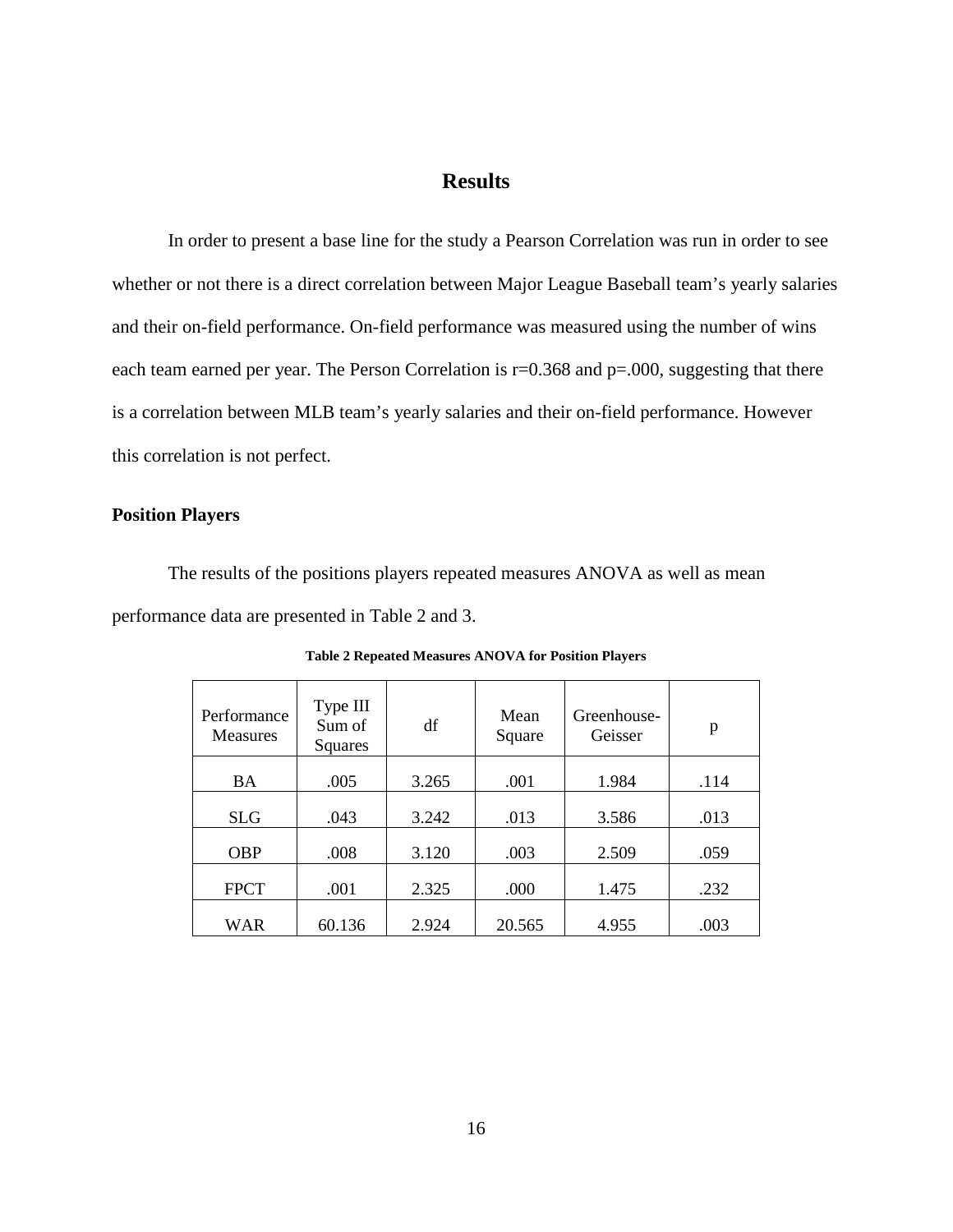| Performance<br><b>Measures</b> | Two<br>Years<br><b>Before</b><br><b>New</b><br>Contract | Year<br><b>Before</b><br><b>New</b><br>Contract | <b>First Year</b><br>of New<br>Contract | Middle<br>Year(s) of<br><b>New</b><br>Contract | Last Year<br>of New<br>Contract | Career<br>Averages |
|--------------------------------|---------------------------------------------------------|-------------------------------------------------|-----------------------------------------|------------------------------------------------|---------------------------------|--------------------|
| <b>BA</b>                      | .277/.027                                               | .291/.029                                       | .282/.033                               | .283/.026                                      | .282/.036                       | .282/.020          |
| <b>SLG</b>                     | .447/.086                                               | .483/.077                                       | .456/.076                               | .459/.065                                      | .444/.075                       | .456/.057          |
| <b>OBP</b>                     | .348/.041                                               | .365/.033                                       | .355/.037                               | .360/.030                                      | .352/.038                       | .355/.026          |
| <b>FPCT</b>                    | .981/.019                                               | .986/.011                                       | .985/.012                               | .986/.011                                      | .984/.017                       | .984/.012          |
| WAR                            | 2.72/2.07                                               | 4.05/1.95                                       | 3.24/2.25                               | 3.21/1.88                                      | 2.86/2.34                       | 2.65/1.39          |

**Table 3 Position Players Mean/Std. Deviation Performance Statistics**

The repeated measures ANOVA of position players showed a statistically significant difference between years for SLG and WAR, while OBP approached significance according to the Greenhouse-Geisser. For these statistics a Bonferroni post hoc test was run to show which years there was a statistically significant difference. This test showed that there was a statistically significant difference for SLG between the season one year prior to the new contract and the middle year(s) of the new contract  $(p=.031)$  and also the season one year prior to the new contract and the career averages  $(p=.001)$ . For OBP the test showed a statistically significant difference between the season one year before the new contract and the career averages  $(p=.006)$ . Finally, the test showed that for WAR there was a statistically significant difference between the season two years before the new contract and season one year prior to the new contract (p=.005), the season prior to the new contract and the middle year(s) of the new contract ( $p=0.038$ ), and the season prior to the new contract and the career averages (p=.000).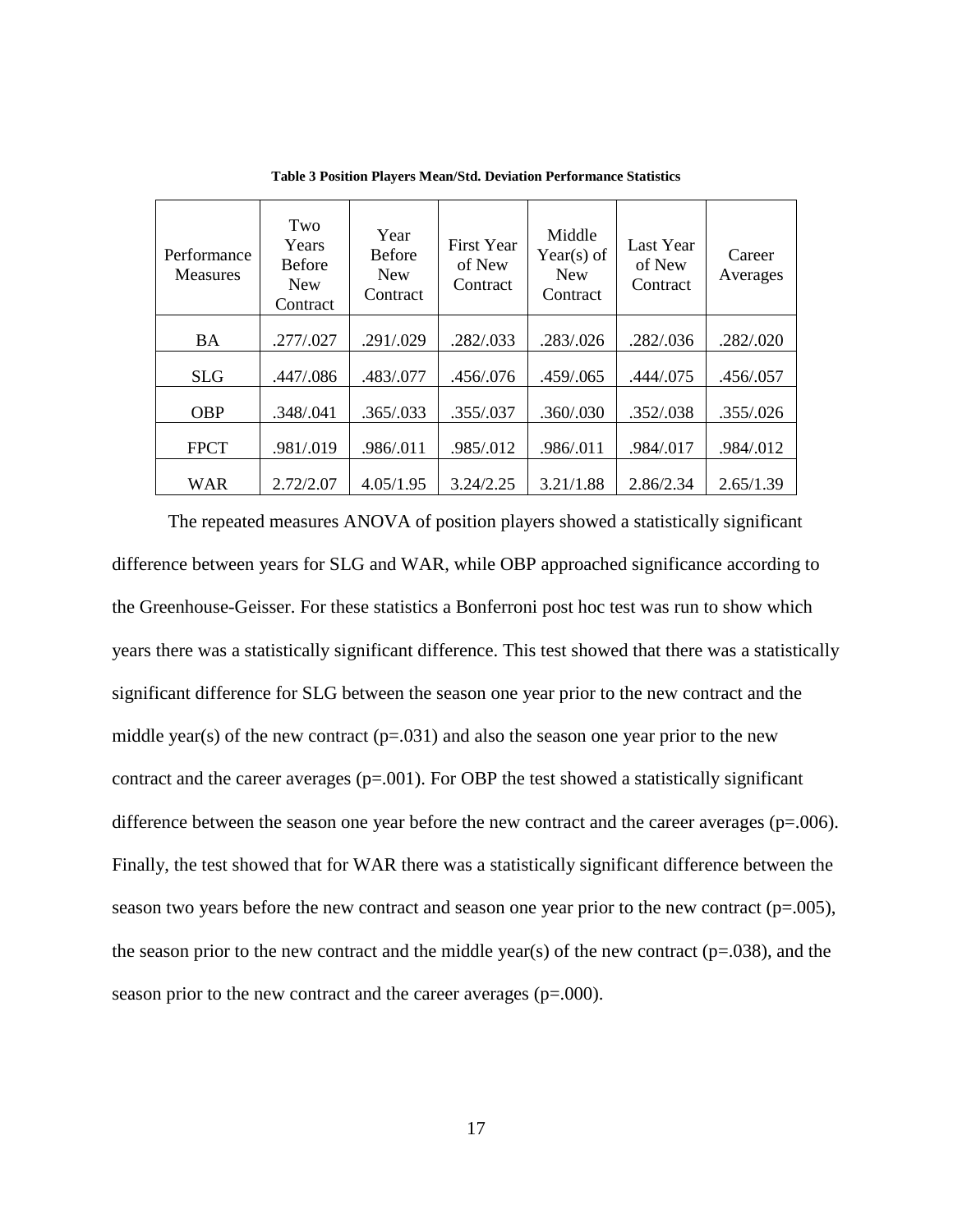Although the Bonferroni post hoc test for the repeated measures ANOVA did not show a statistically significant difference between any of the statistical categories for the season prior to the new contract and first season of the new contract, due to the large differences in means between the two years for BA, SLG, OBP, and WAR a paired samples t-test was run between the two years for each of the statistics. Interestingly each of the t-test's came back significant; BA  $(p=.05)$ , SLG  $(p=.009)$ , OBP  $(p=.028)$ , and WAR  $(p=.014)$ . Graphs showing the differences between years for each statistical category are provided in the appendix.

The results of this study supported hypothesis 1 with respect to position players and in part hypothesis 2, however it did not support hypothesis 3. As mentioned above the repeated measure ANOVA did not show a statistically significant difference between the season before the new contract and the first season of the new contract however after running a paired sample t-test it was found that the difference in BA, SLG, OBP, and WAR were statistically significant. Just as the hypothesis and expectancy theory predicted player performance decreased between the year prior to a new contract and the first year of the new contract. This is evident both by viewing table 3 as well as the graphs in the appendix.

Hypothesis two as well as expectancy theory had predicted that the closer a player gets to the end of a contract term the more their performance should improve due to an increase in instrumentality. This was supported in part by the fact that performance increased in each statistical category between the season two years prior to a new contract and the season prior to a new contract. Yet, the difference between means in the season two years prior to the season contract and one year prior to the new contract was only found to be statistically significant for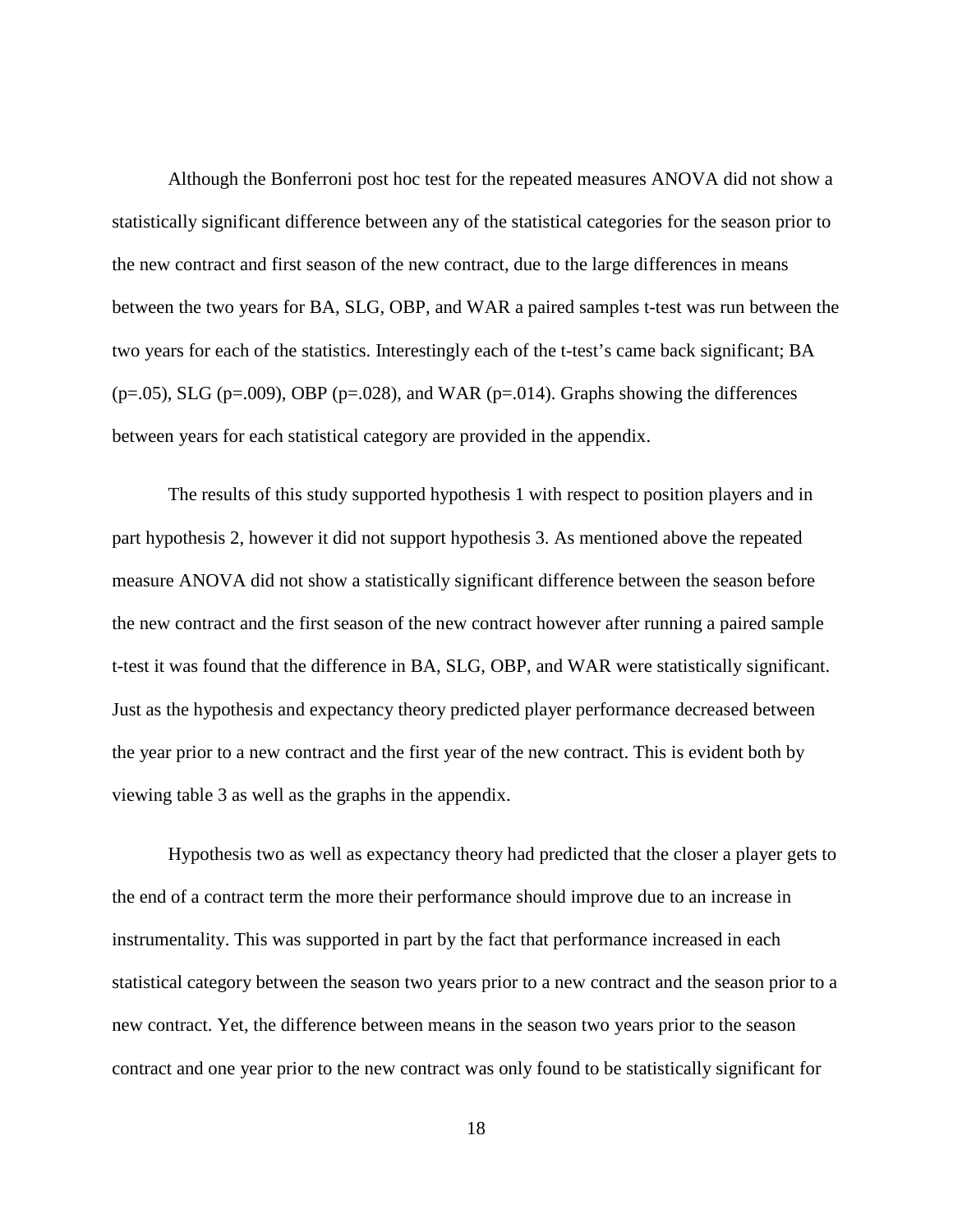WAR. The hypothesis was only partially supported because there was no significant difference in means or statistically significant difference between the middle year(s) and the final year of the new contract.

The third hypothesis was rejected as career performance figures for position players were lower than, or equal to the performance figures for each statistical category during the first year and middle year(s) of the new contract. Both the hypothesis and expectancy theory had predicted that performance would have been lower during the first few years of the new contract as related to career averages.

#### <span id="page-27-0"></span>**Starting Pitchers**

The results of the starting pitchers repeated measures ANOVA as well as mean performance data are presented in Table 4 and 5.

| Performance<br><b>Measures</b> | Type III<br>Sum of<br>Squares | Df    | Mean<br>Square | Greenhouse-<br>Geisser | p    |
|--------------------------------|-------------------------------|-------|----------------|------------------------|------|
| <b>ERA</b>                     | 2.883                         | 2.911 | .991           | 1.715                  | .176 |
|                                |                               |       |                |                        |      |
| K/9                            | 5.639                         | 2.985 | 1.889          | 2.046                  | .118 |
| <b>WHIP</b>                    | .121                          | 2.590 | .047           | 2.146                  | .115 |
| <b>FPCT</b>                    | .005                          | 3.071 | .001           | .716                   | .550 |
| <b>WAR</b>                     | 61.543                        | 2.655 | 23.178         | 4.236                  | .012 |

**Table 4 Repeated Measures ANOVA for Starting Pitchers**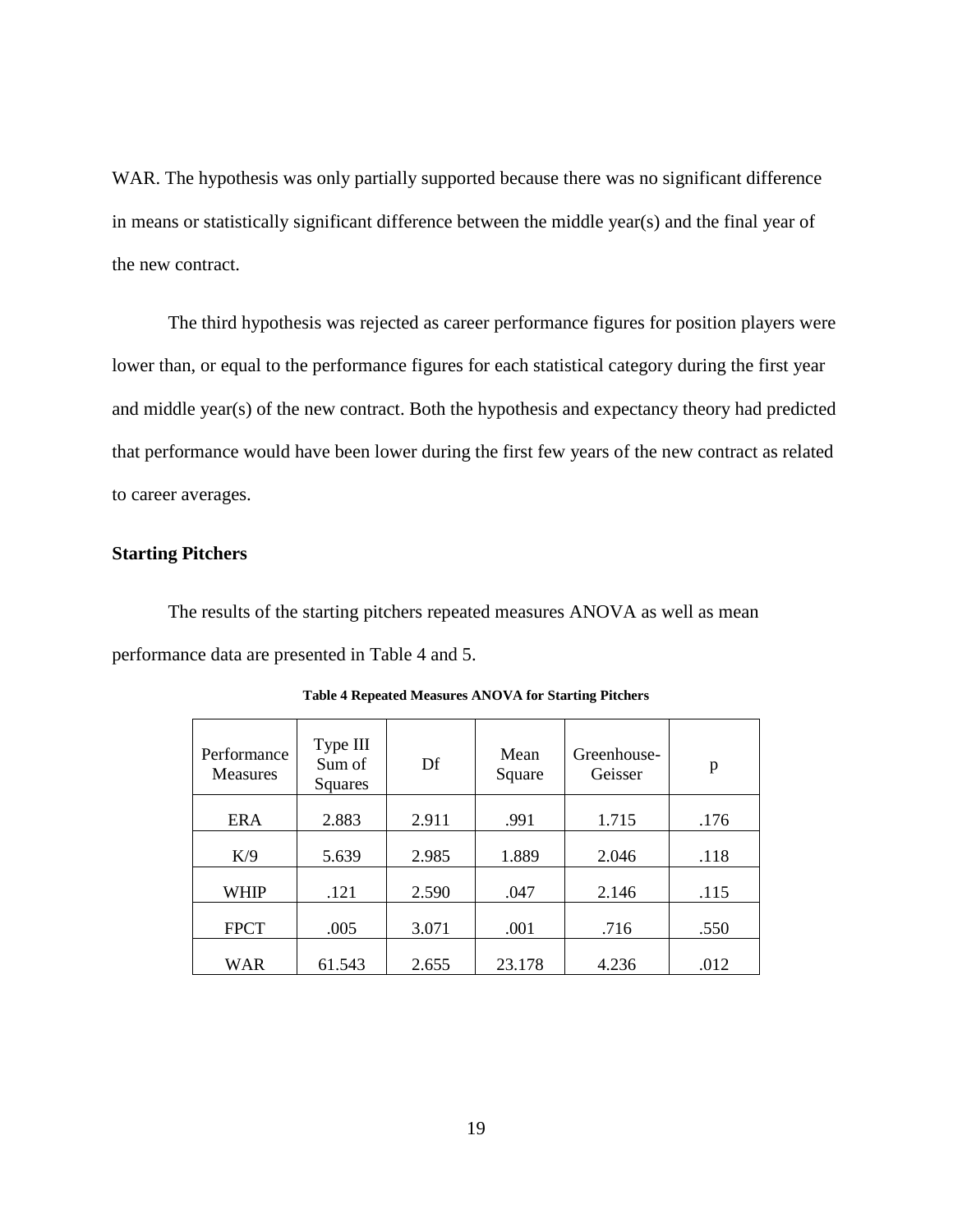| Performance<br><b>Measures</b> | Two<br>Years<br><b>Before</b><br><b>New</b><br>Contract | Year<br><b>Before</b><br><b>New</b><br>Contract | <b>First Year</b><br>of New<br>Contract | Middle<br>Year(s) of<br><b>New</b><br>Contract | Last Year<br>of New<br>Contract | Career<br>Averages |
|--------------------------------|---------------------------------------------------------|-------------------------------------------------|-----------------------------------------|------------------------------------------------|---------------------------------|--------------------|
| <b>ERA</b>                     | 4.08/.842                                               | 3.75/.859                                       | 3.59/.738                               | 3.82/.559                                      | 3.96/.781                       | 3.89/.364          |
| K/9                            | 7.00/1.44                                               | 7.53/1.53                                       | 7.68/1.57                               | 7.46/1.45                                      | 7.32/1.58                       | 7.28/1.01          |
| <b>WHIP</b>                    | 1.32/.135                                               | 1.28/.143                                       | 1.22/.152                               | 1.25/.127                                      | 1.27/.155                       | 1.28/.081          |
| <b>FPCT</b>                    | .964/.053                                               | .956/.044                                       | .959/.030                               | .959/.026                                      | .944/.044                       | .956/.017          |
| WAR                            | 2.26/1.56                                               | 3.74/2.21                                       | 4.29/2.50                               | 3.31/1.75                                      | 2.61/2.37                       | 2.57/1.04          |

**Table 5 Starting Pitchers Mean/Std. Deviation Performance Statistics**

The repeated measures ANOVA for position players only showed a statistical significance between years for WAR. A Bonferroni post hoc test was then run to see which years there was a statistically significant difference. The test showed that there was a significant difference between the season two years before the new contract and first year of the new contract ( $p=.007$ ) and the first year of the new contract and career averages ( $p=.022$ ).

Once again a paired sample t-test was run to compare the season prior to the new contract and the first season of the new contract because of the large difference in means between the two years although the repeated measures ANOVA did not show any statistical significance for any of the performance measures. The paired samples t-test was run for ERA, WHIP, and WAR, but only WHIP came back significant ( $p=0.05$ ). Graphs showing the differences between years for each statistical category are provided in the appendix.

The results of this study for starting pitchers did not support hypotheses 1 and 3 as well as the expectancy theory predictions associated with the two, while providing some support for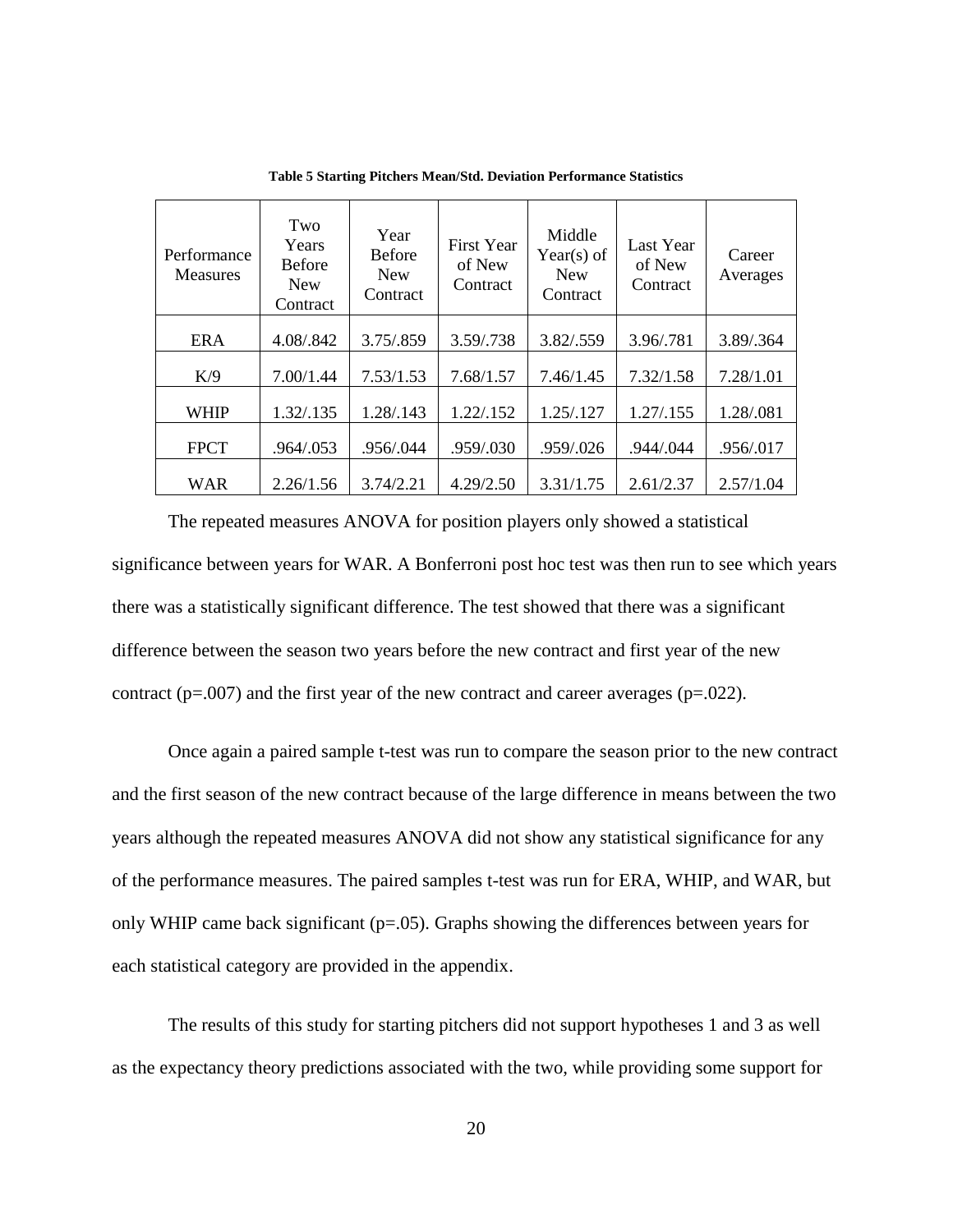hypothesis 2. Interestingly, not only was hypothesis one rejected but the data was completely opposite of what was hypothesized. According to the hypothesis and expectancy theory's predictions a player's performance should decline during the first year of a new contract due to a decrease in instrumentality. Conversely, as seen in table 3, the means improved in each statistical category from the year prior to the new contract and the first year of the new contract, although the difference between the two years was only found statistically significant for WHIP (as mentioned above).

Just as with position players hypothesis 2 was partially accepted as performance improved between the year two years prior to the new contract and year prior to the new contract in each statistical category with the exception of FPCT. It was only partially accepted however because the means of each performance figure decreased between the middle year(s) of the new contract and last year of the new contract. It is also important to note that each of these statistical differences, although large in the context of baseball were not shown to be statistically significant.

The final hypothesis that multi-year contracts decrease a player's motivation to perform during the first year/few years of a contract was rejected. In order for this hypothesis to have been accepted there would have had to have been a significant decrease between a player's performance during the early years of a new contract and career averages. However performance figures were actually better during the first few years of the contract as compared to career averages. Once again the direction was opposite of what expectancy theory predicts. Although it is important to note that career average performance was only higher than performance during

21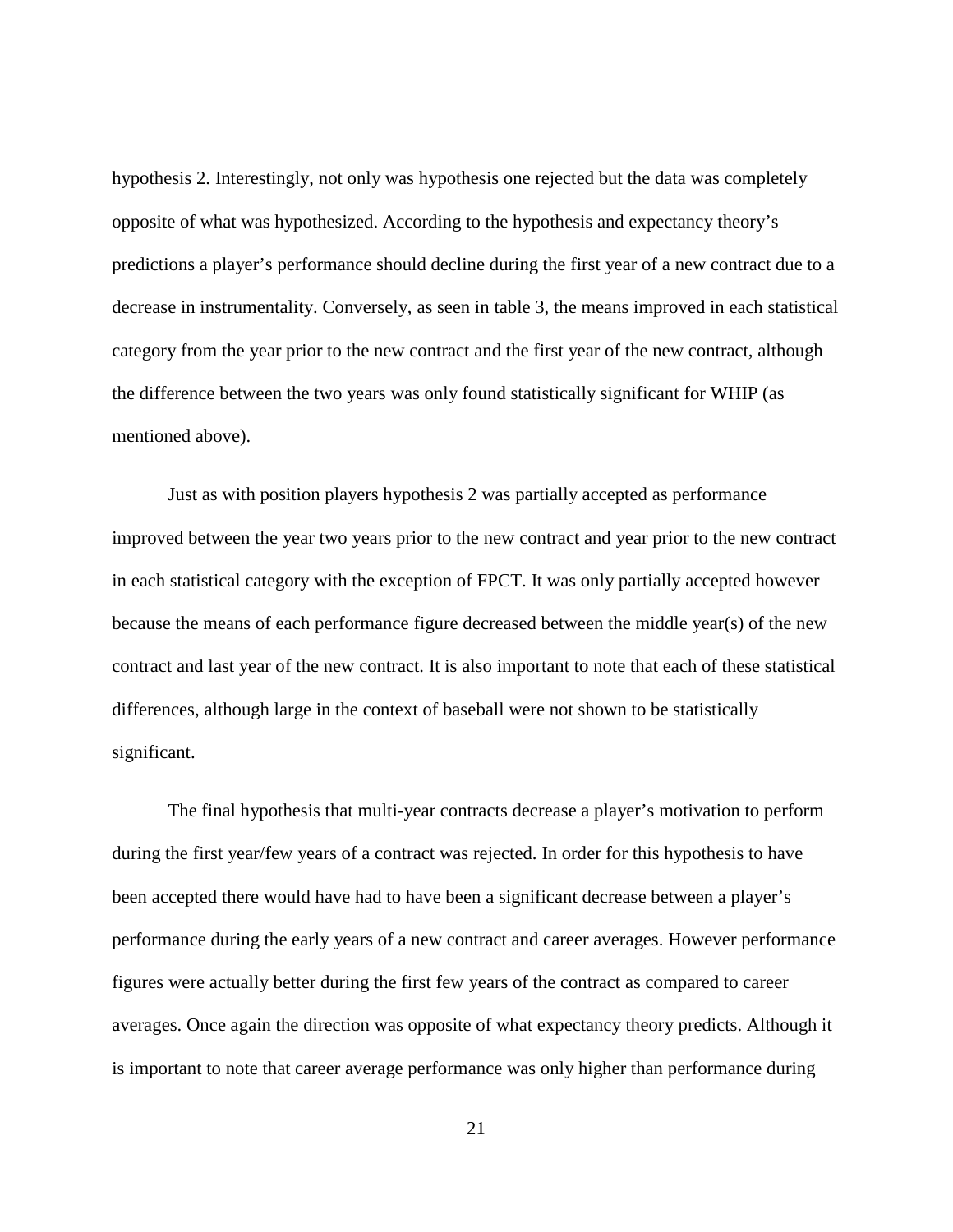the season two years prior to the new contract as well as ERA and FPCT during the last year of the new contract.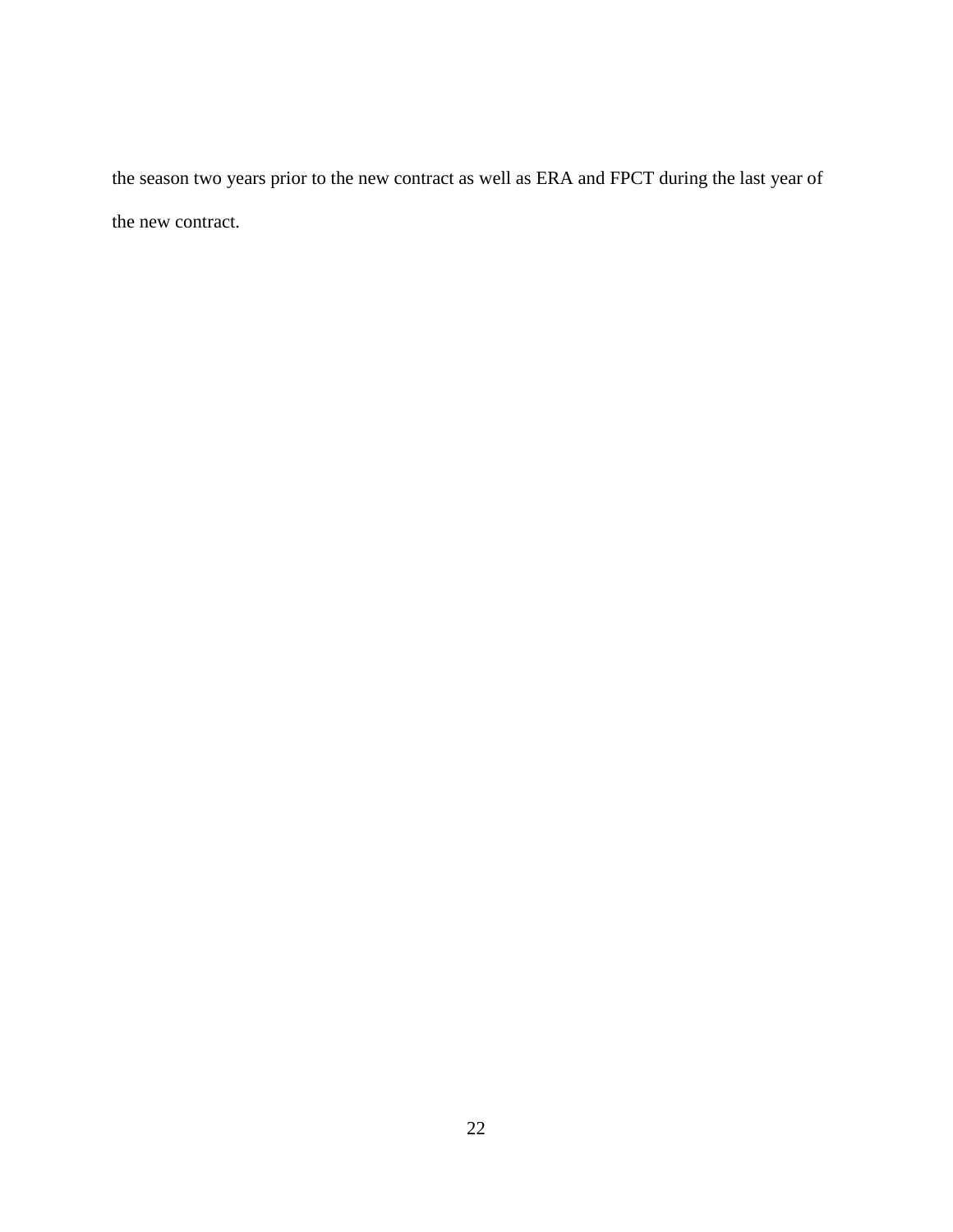# **Discussion**

<span id="page-31-0"></span>This study provides further evidence to Ahlstrom et. al (1999) and Martin et. al (2011) findings that position players motivation to perform and subsequently their performance decreases during the first year of a new contract. It also provides insight into the effects of expectancy theory on starting pitchers, which had not previously been analyzed. The results of this study are very interesting in that they show some support for expectancy theories predictions as related to performance for position players however are almost reverse of what is predicted for starting pitchers. The results show that for position players performance tends to decrease during the first year of a new contract as compared to the year prior to the new contract in every statistical category and although these differences were not shown to be statistically significant in the repeated measures ANOVA, BA, SLG, OBP, and WAR were all shown to be significant in the paired samples t-test. From this it can be reasonably presumed that a position player's motivation to perform is higher during the year prior to the new contract than the first year of the new contract. It is fascinating however that the first year of the new contracts performance, although significantly lower than the year prior to the new contract is still in line with the players' career averages. This could mean that players are not motivated to perform at their highest level any season other than the one prior to signing a new contract.

Conversely starting pitcher performance actually increased in each statistical category during the first year of a new contract in relation to the year prior to the new contract and every other season. However this difference was not found to be statistically significant for any performance measure as analyzed by the repeated measures analysis and only WHIP for the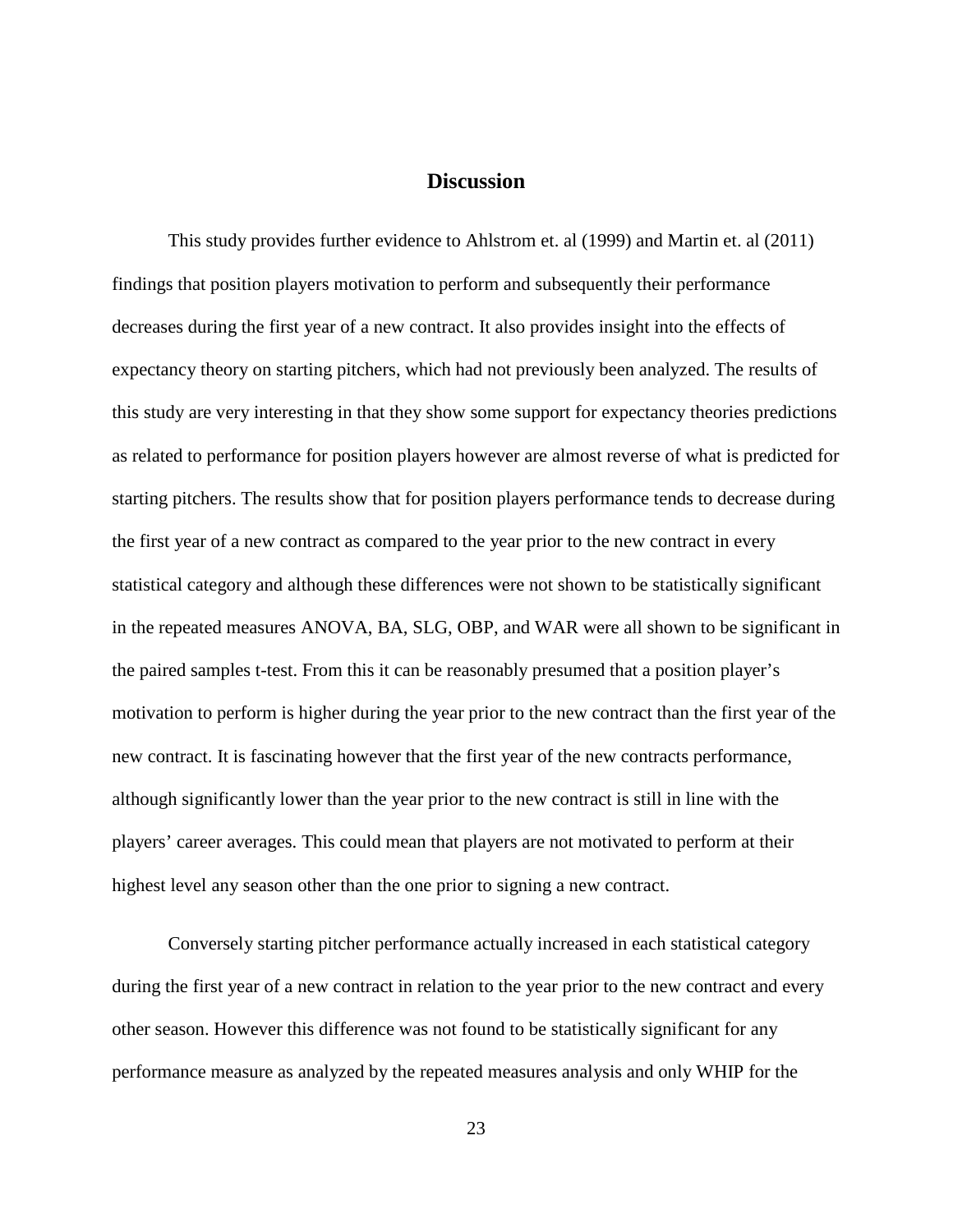paired sample t-test. These results as well as the lack of statistical significance could be attributed to the small sample size of 20. Another possible explanation for the increase in performance during the first year of a new contract could be that starting pitchers are not solely motivated by money but rather other factors such as the location with which the team is located, or praise from their teammates, coaches, and fans have an effect on their valence. Finally, starting pitchers may be motivated to prove that they do indeed deserve the contract of which they have just signed. This effect can be explained by equity theories predictions, which has yet to have been studied with respect to starting pitchers.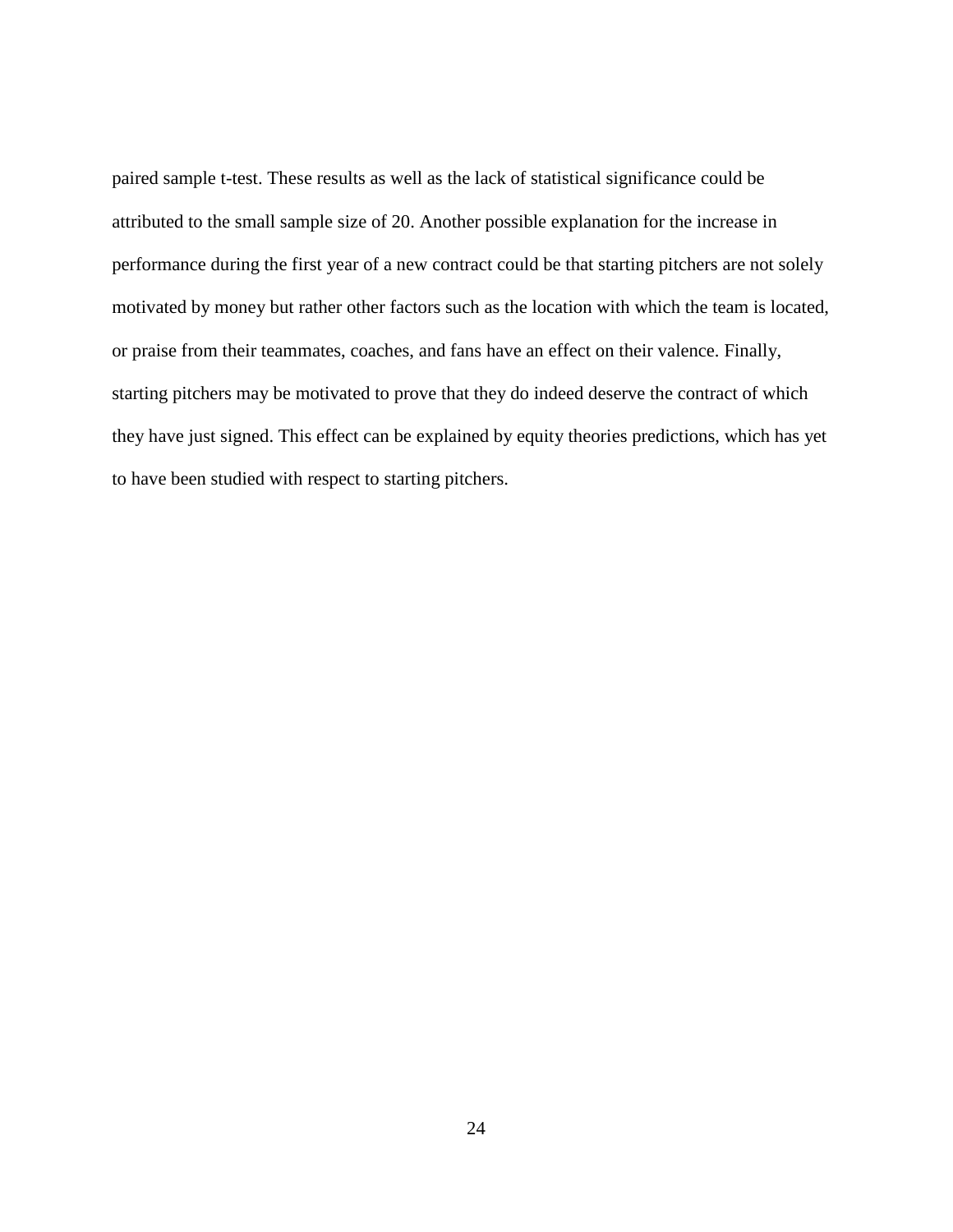## **Recommendations**

<span id="page-33-0"></span>In a world where players are properly compensated for their performance and motivated to perform at their highest level each year, one could expect to see a perfect correlation between an MLB team's yearly salaries and their on-field performance as well as no sharp or statistically significant changes in any performance measures from one year to the next. The results of this study however shows that this is not currently the case and therefore MLB's form of player compensation and its consequent effect on player motivation to perform can be improved. Previous studies such as Lackritz (1990) and Dinerstein (2007) suggest that the best way to pay players is annually, which conceptually makes a lot of sense from the perspective of expectancy theories predictions. As long as monetary compensation is a main driver of a player's instrumentality and valence then their overall instrumentality should remain at a high level as long as a contract is not guaranteed for more than one year and their next year's salary is linked to their previous year's performance. Although this makes sense conceptually it may not work in the context of baseball. This is because by only offering a player a one year contract this means that after that one year they are free to sign with the team that offers them the most money. It could be argued, that this would cause an increase in overall player salaries, as a bidding war ensues among teams for the highest performing athletes, as well as high performing players to move from teams with low payrolls to those with high. Currently one of the main reasons why organizations sign players to long term contracts is so that they don't have to worry about them leaving their organization unless they are traded. There is also no guarantee that just because the player performed at a certain level the year previous that their numbers will be the same that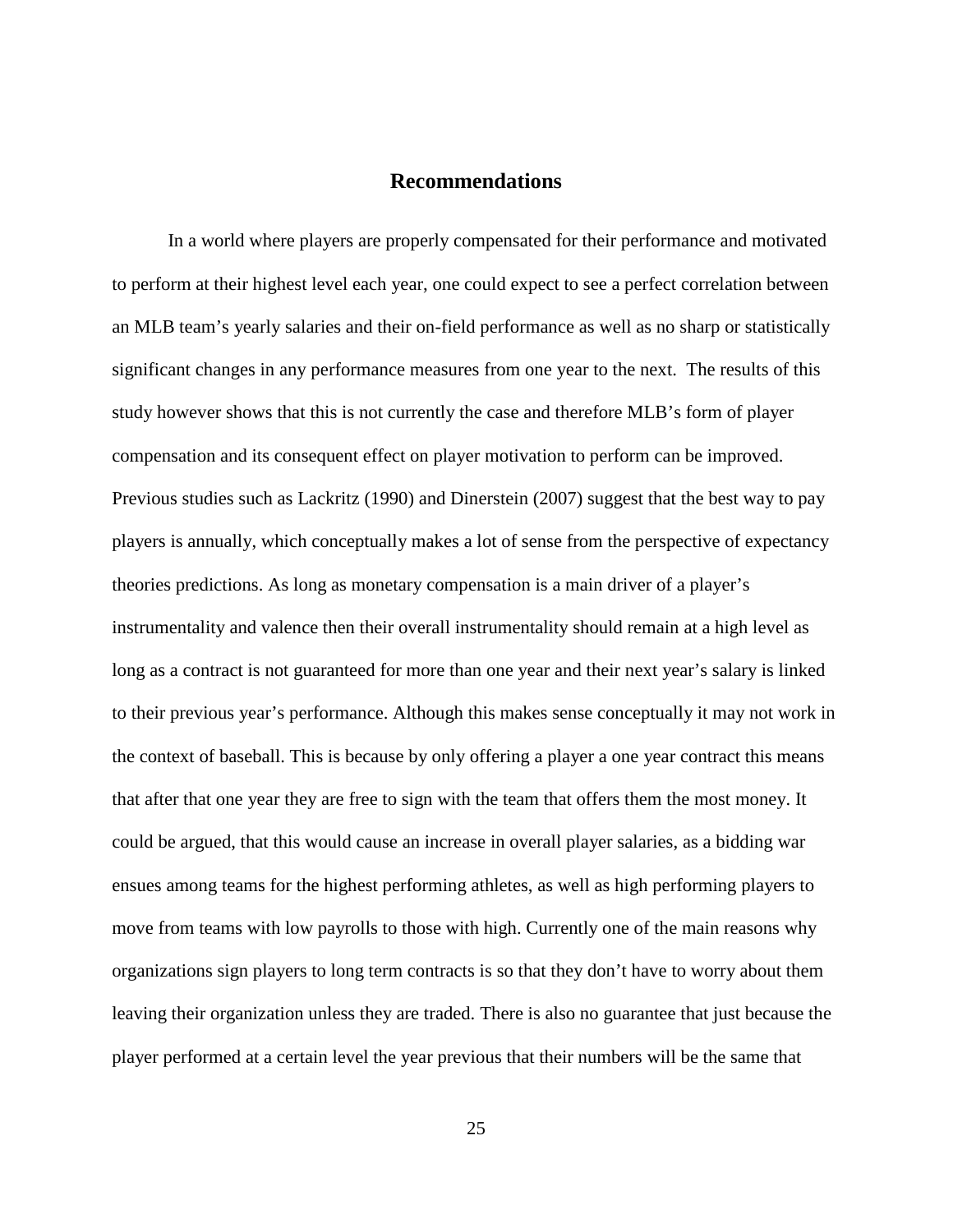year. Although expectancy theory predicts that by offering one year contracts a player may be motivated to perform at his highest level, there are other outside variables of which a player has no control, such as injury, that could affect performance. This means that this system could still result in a correlation between MLB team yearly salary and on-field performance that is less than perfect.

I recommend that Major League Baseball's organizations adopt a system similar to that used in the sales industry: players are signed to long term contracts with a certain amount of guaranteed money based on previous performance and negotiated bonuses for reaching specific statistical milestones. This resembles the commission of a sales employee. This system allows organizations to sign players to long term contracts without being at the total mercy of the individual to perform at the predicted level each year. It also provides motivation for players to perform at their highest level since pay is directly linked to performance, thus increasing instrumentality regardless of how the rest of their team is performing. Thus, allaying the effects of a decrease in player motivation associated with his team being out of playoff contention. Since actual performance or output is directly linked to pay a team can expect for their yearly win-loss record or on-field performance to be closely related to their yearly team salary. An example of how such a contract would work with relation to home run (HR) incentives is presented in Table 6.

One of the key difficulties with changing MLB's current form of player compensation is the strength of Major League Baseball's Players Association (MLBPA) and whether they approve of the changes. However under this system players would have the potential to earn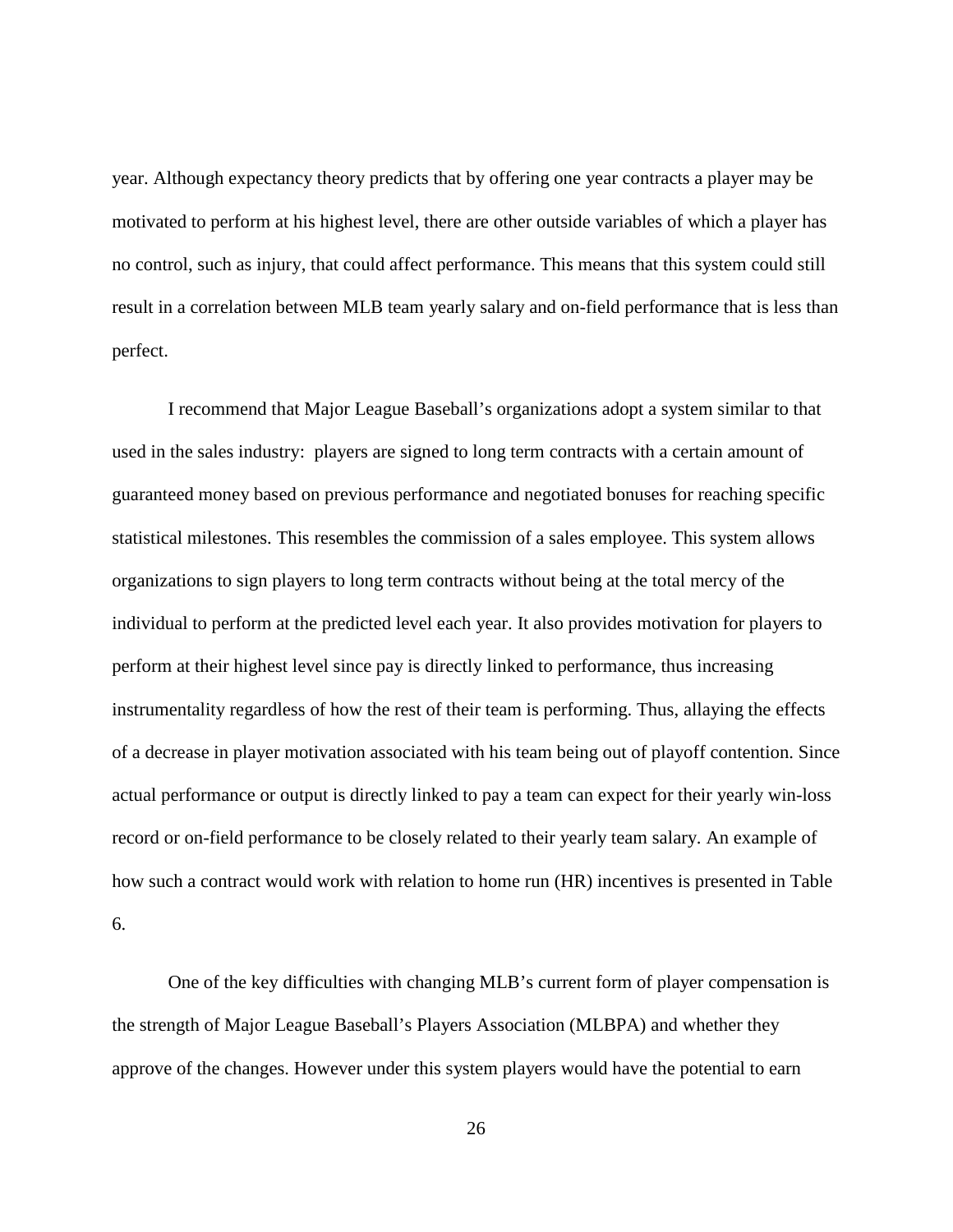more money than they are currently. They would just have to earn it. Thus, there is reason to believe that the MLBPA may approve the change. This system will mitigate the effects of contract where players spend the majority or a large portion of their contract on the disabled list, producing numbers significantly lower than projected or previously earned. A team would only be liable for paying the players their guaranteed portion of the contract which would be quite small in comparison to what an organization such as the Yankees are losing in a contract such as Alex Rodriguez's.

The main drawback to this system is the fact that organizations will not have a fixed team salary and may end up spending much more or much less than expected. However through the use of projections and analysis of previous performance, such as what is currently used to determine a player's compensation, teams should be able to develop ballpark figures as to what their team salary will be. On the other hand although they may end up spending a little more than projected they will be reaping the benefits of higher than expected performance and would not have to worry as much about paying their players large sums of money and not seeing a positive outcome on the field. Another issue to discuss is the possible "cheating of the system" by players or teams. For example a team who is out of playoff contention sitting a player so that they do not reach certain statistical milestones associated with pay increases or players developing phony injuries so that specific performance measures do not decrease below the milestone associated with a pay increase. However these types of problems can be eradicated by instituting clauses in contracts where a team must play a player a certain number of games or on the flip side the player must play a certain number of games with a specific percentage coming late in the season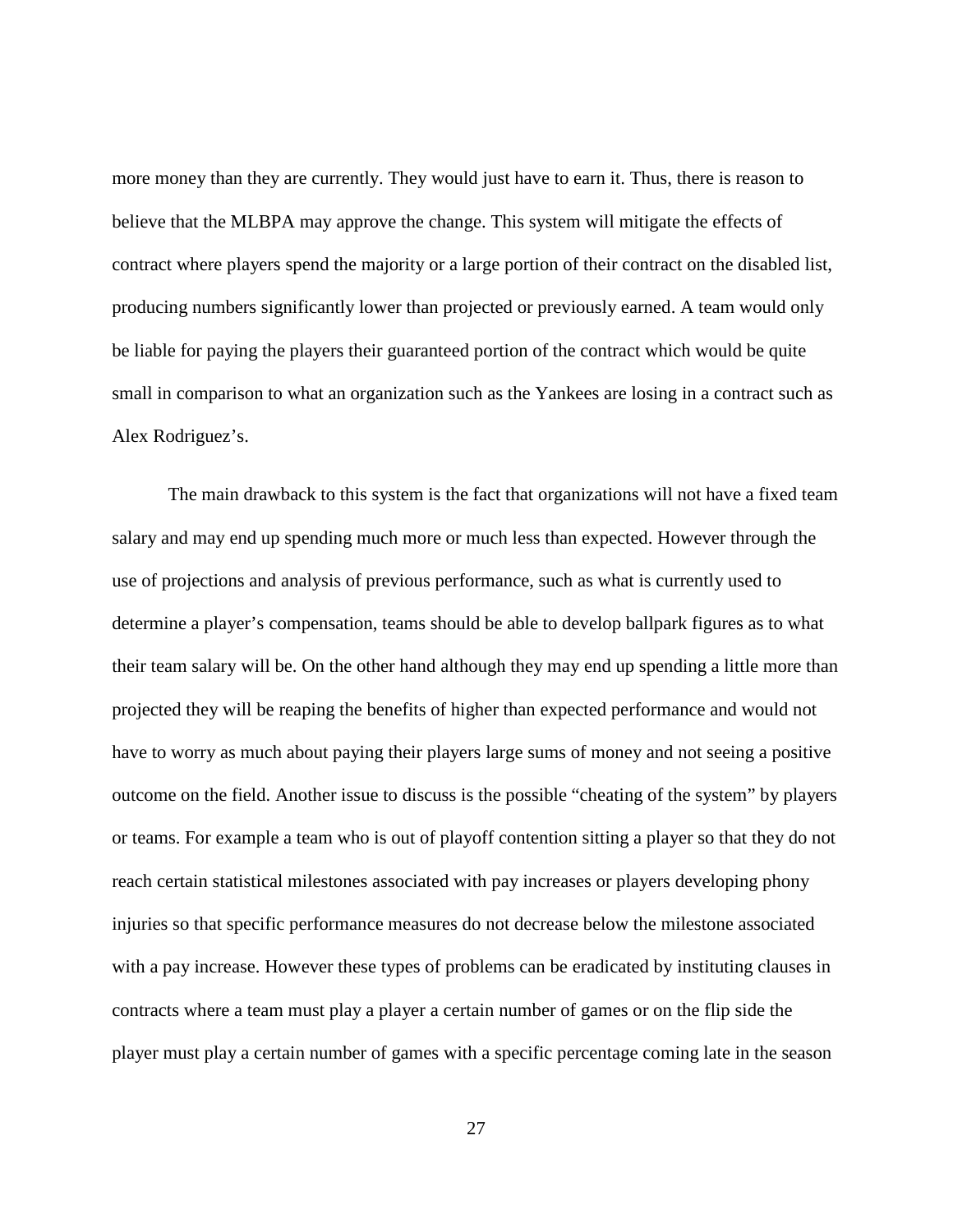in order to be eligible for the pay increases. It is important to note that in order for this system to work the statistical categories associated with bonuses should be individualistic while linked to overall team performance. This will decrease a player's feelings of in-equity when playing for a lower performing team. Further studies would need to be conducted in order to determine what these statistical categories should be and the size of the pay increase associated with reaching certain statistical milestones.

| <b>Base Salary</b>   | \$2,500,000  |
|----------------------|--------------|
| <b>HR</b> Incentives | <b>Bonus</b> |
| 20-25 HR             | \$1,000,000  |
| 26-30 HR             | \$2,500,000  |
| 31-35 HR             | \$3,000,000  |
| 36-40 HR             | \$4,000,000  |
| Etc.                 | Etc          |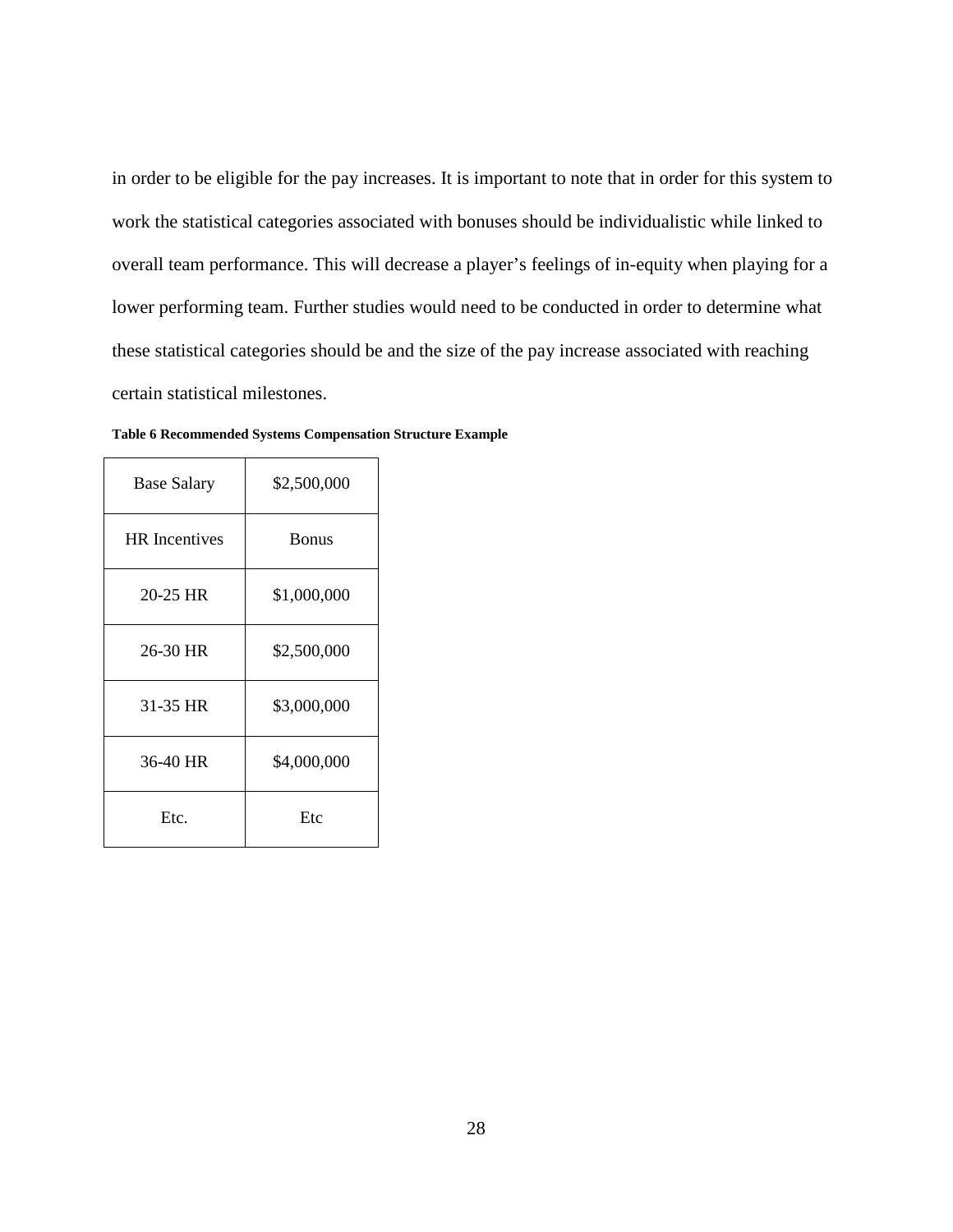# **Limitations and Future Research**

<span id="page-37-0"></span>The results presented in this study have certain limitations in terms of analysis. One is the relatively small sample size. Due to the difficulty in acquiring both complete and accurate data with respect to MLB player contract terms only those players who were on an active roster in 2012 and reached the subsequent criteria for this study were able to be included. As a result only 65 total players, 45 position players, and 20 starting pitchers were included. This small sample size may have prevented some of the differences in means between years to be shown as statistically significant.

Another limitation is performance figures used. Each of the figures were chosen due to their use in previous studies or their importance in determining a players level of compensation. However, they may not have equally shown the differences in a players increase in or decrease in motivation. For example, if a player is less motivated and thus spends less time in the batting cage what affect if any would this have on fielding percentage or vice versa?

Finally, this study assumes that a player's level of compensation or pay is the primary reward associated with an individual's instrumentality and ultimately has a high valence. However there may be other factors that are more important to certain players such as the location with which the team is located, or praise from their teammates, coaches, and fans.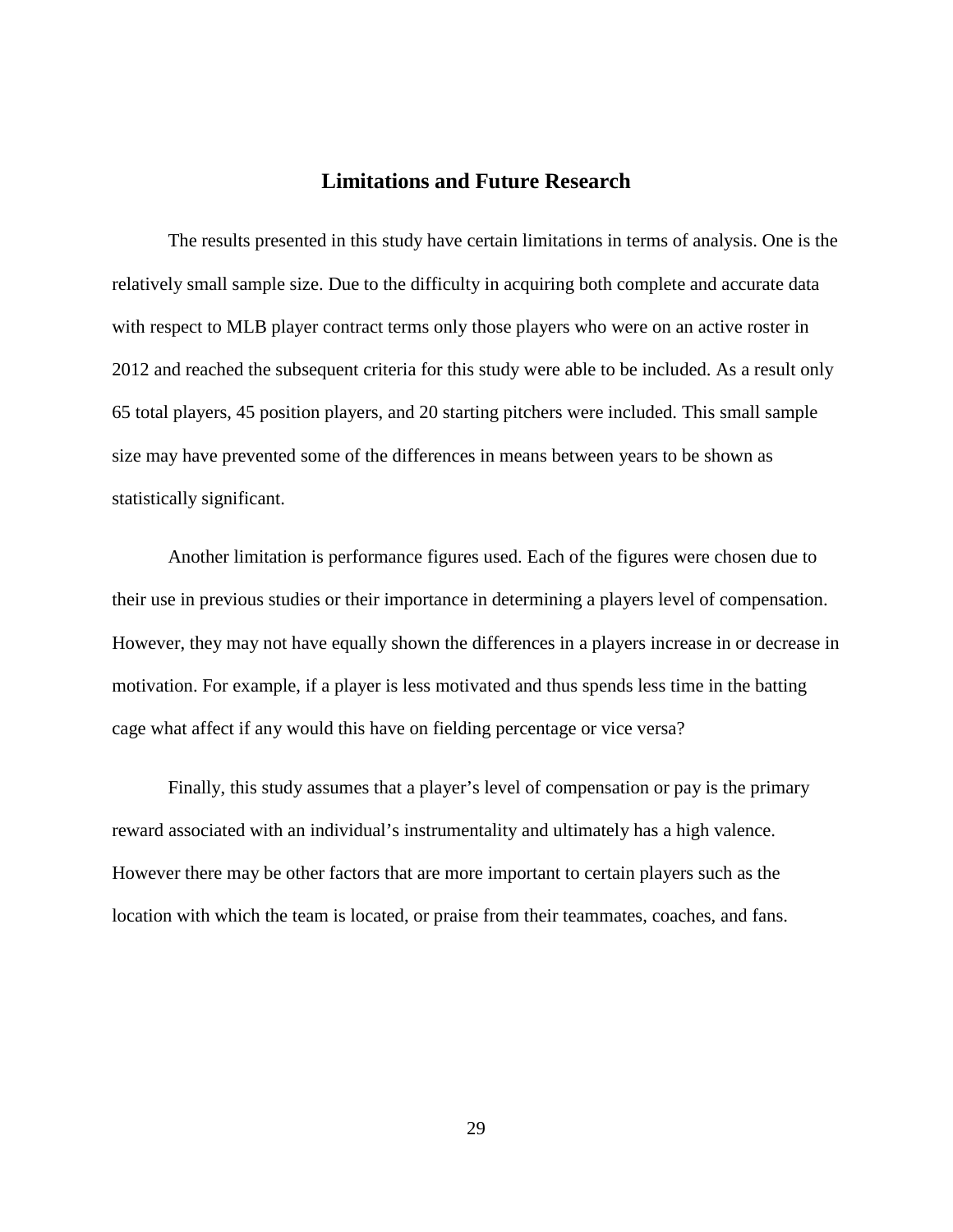# **Conclusion**

<span id="page-38-0"></span>This study provides further evidence that expectancy theory's predictions apply in the context of Major League Baseball positions players. This is evident by the decrease in performance for position players in every statistical category from the season prior to the new contract and the first season of the new contract. This study also presents interesting finding with respect to starting pitchers and expectancy theory's predictions as the results of the statistical analysis were opposite of what expectancy theory predicts. Further research will be needed to understand the exact reasoning behind the starting pitchers performance results as this is the study to have analyzed expectancy theory's predictions using starting pitchers.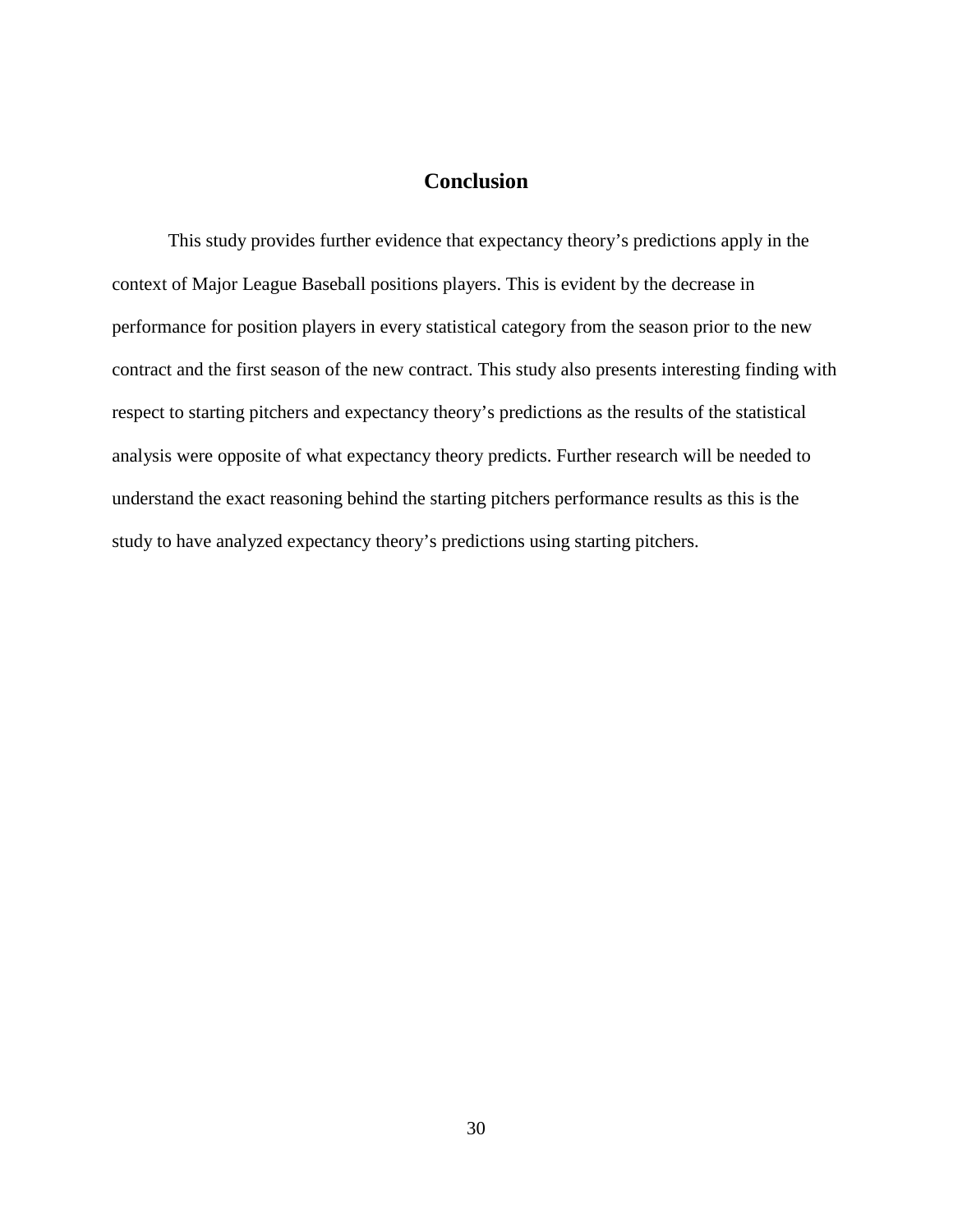<span id="page-39-0"></span>**Appendix: Statistical Analysis Data**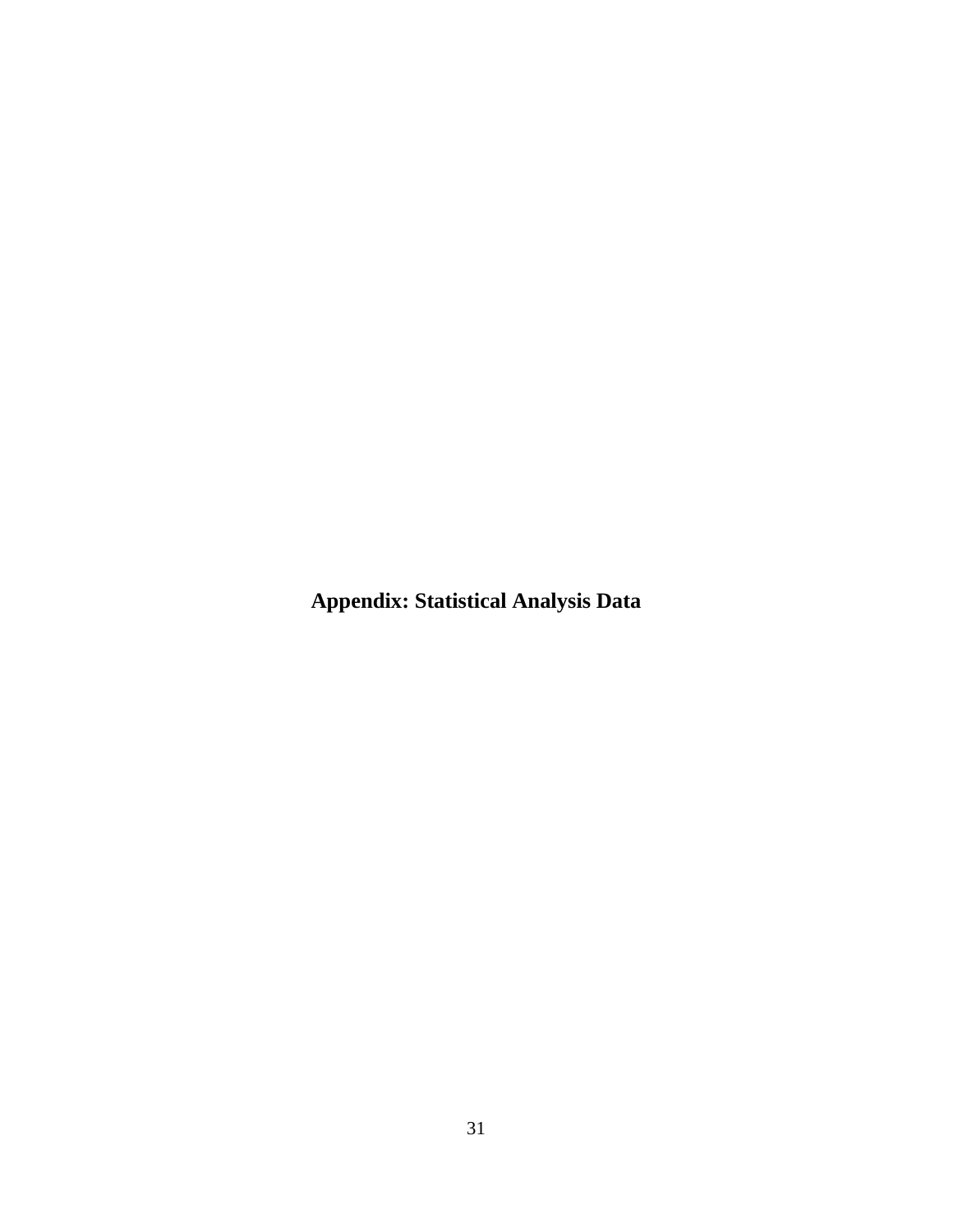





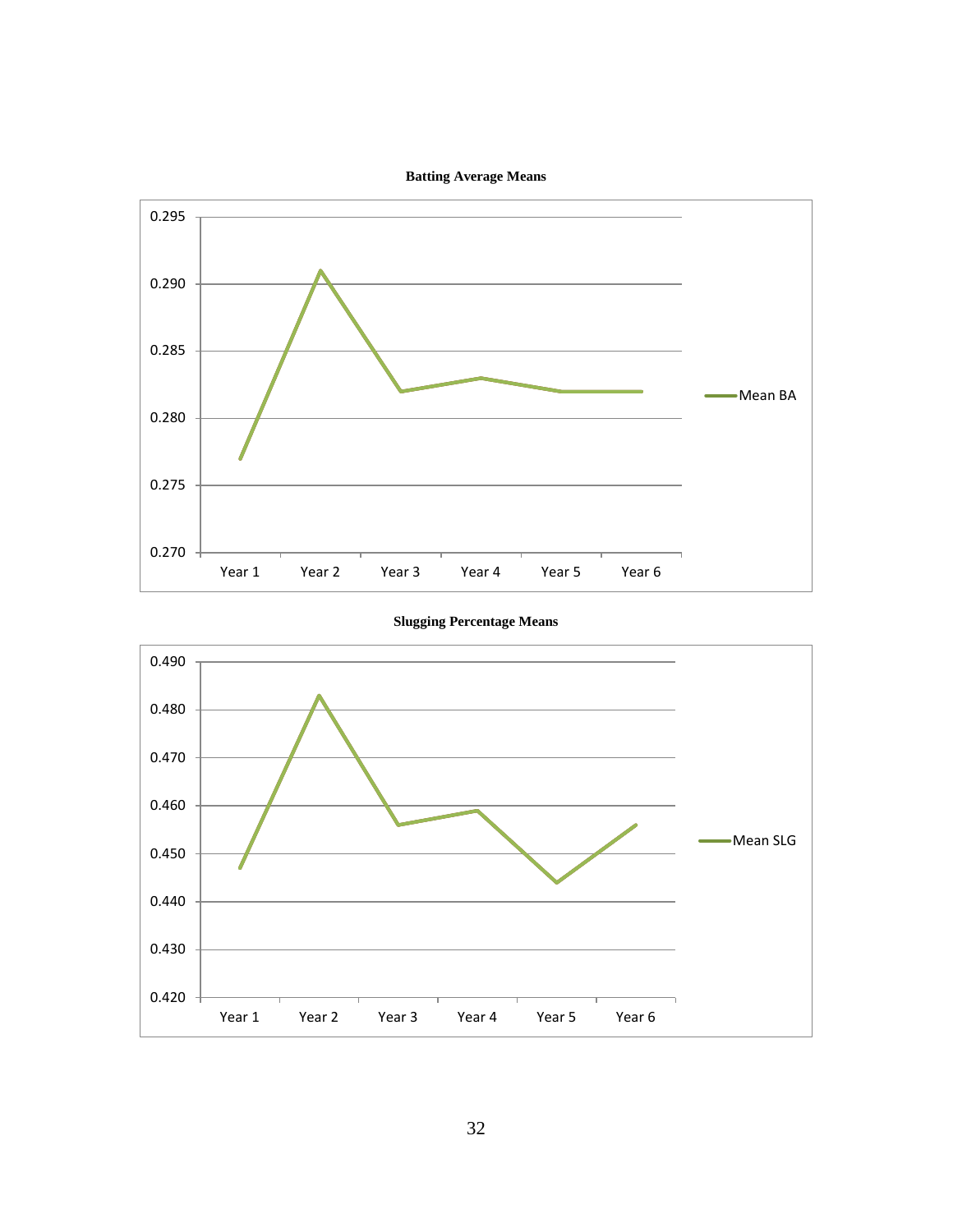



**Positions Players FPCT Means**

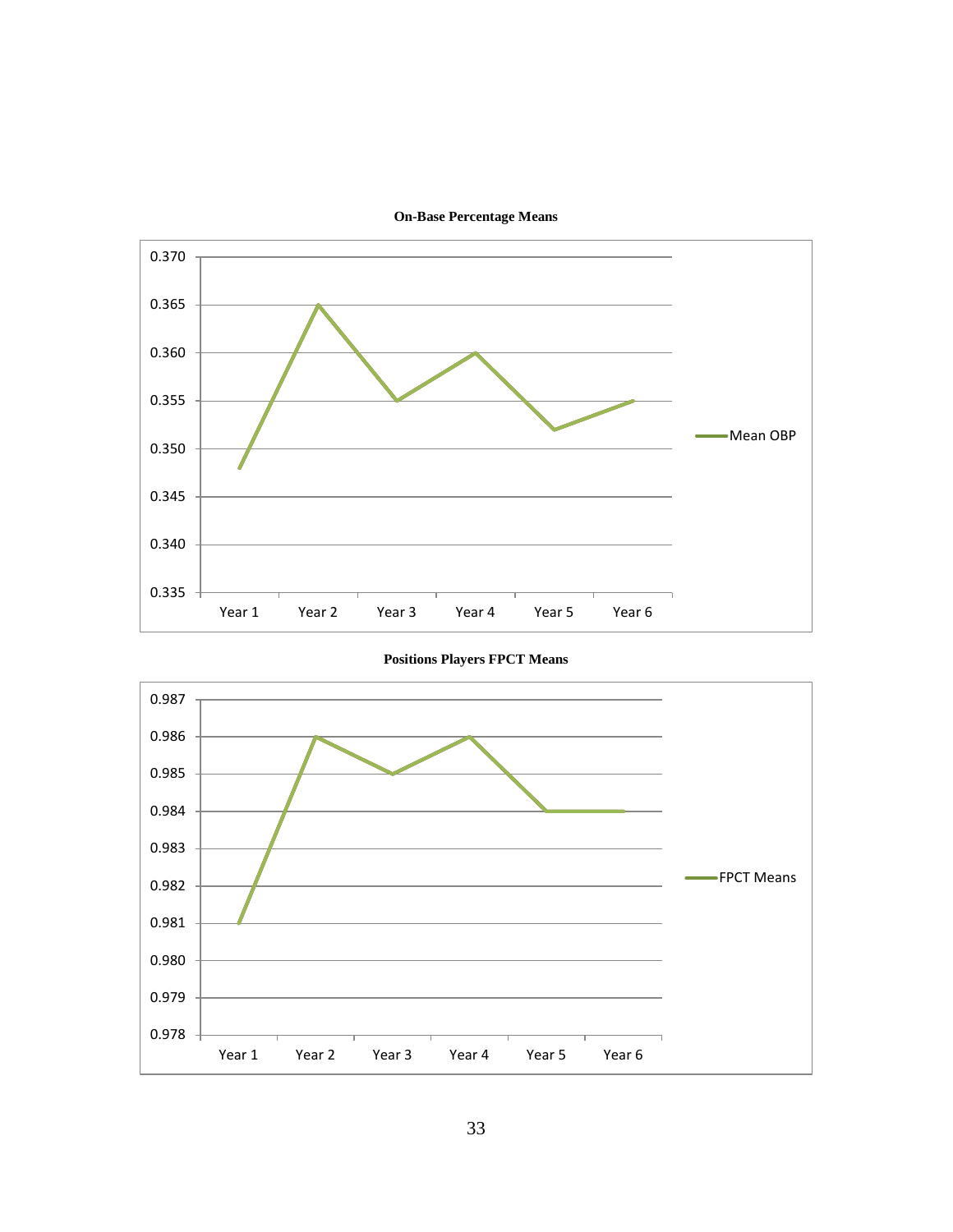





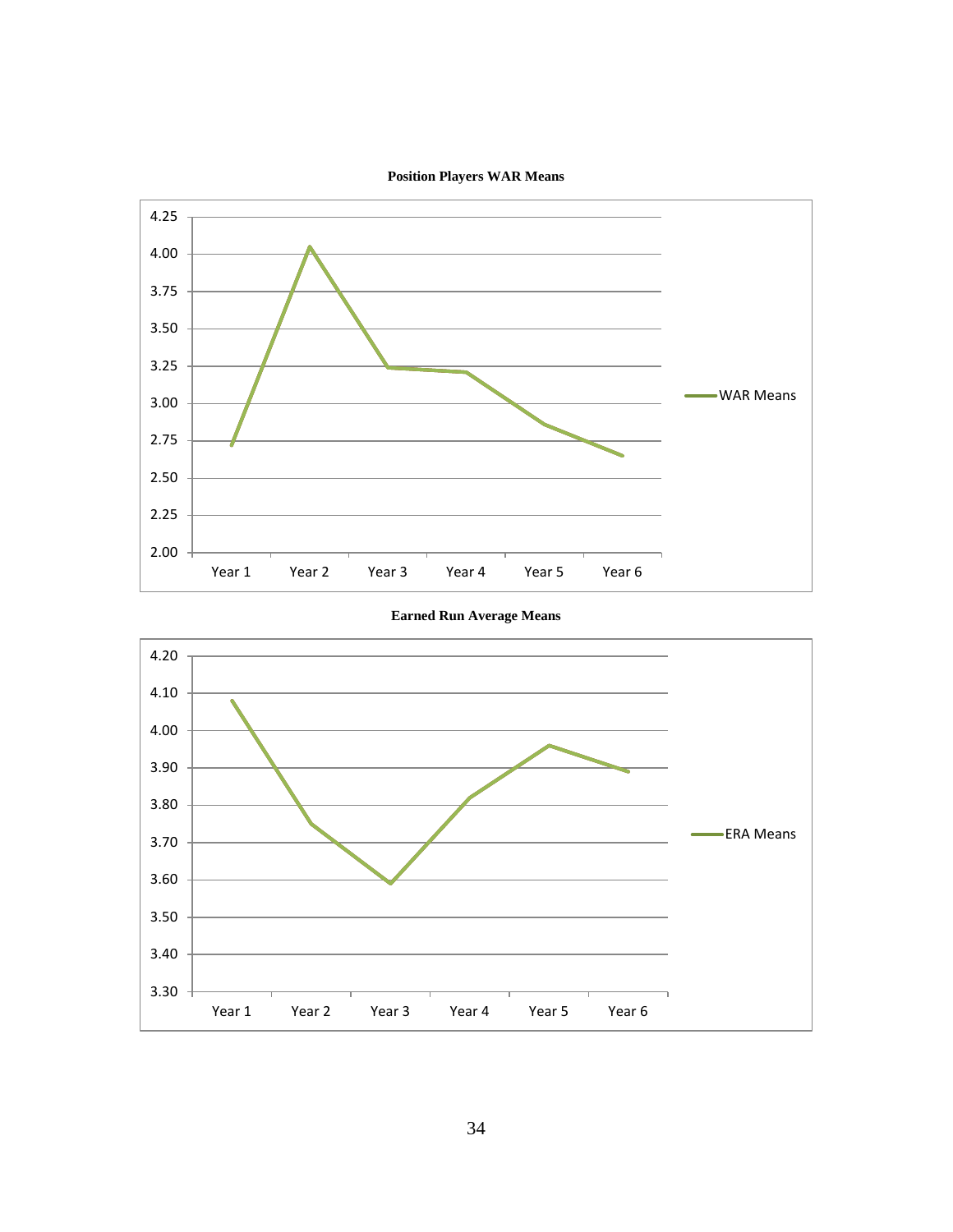





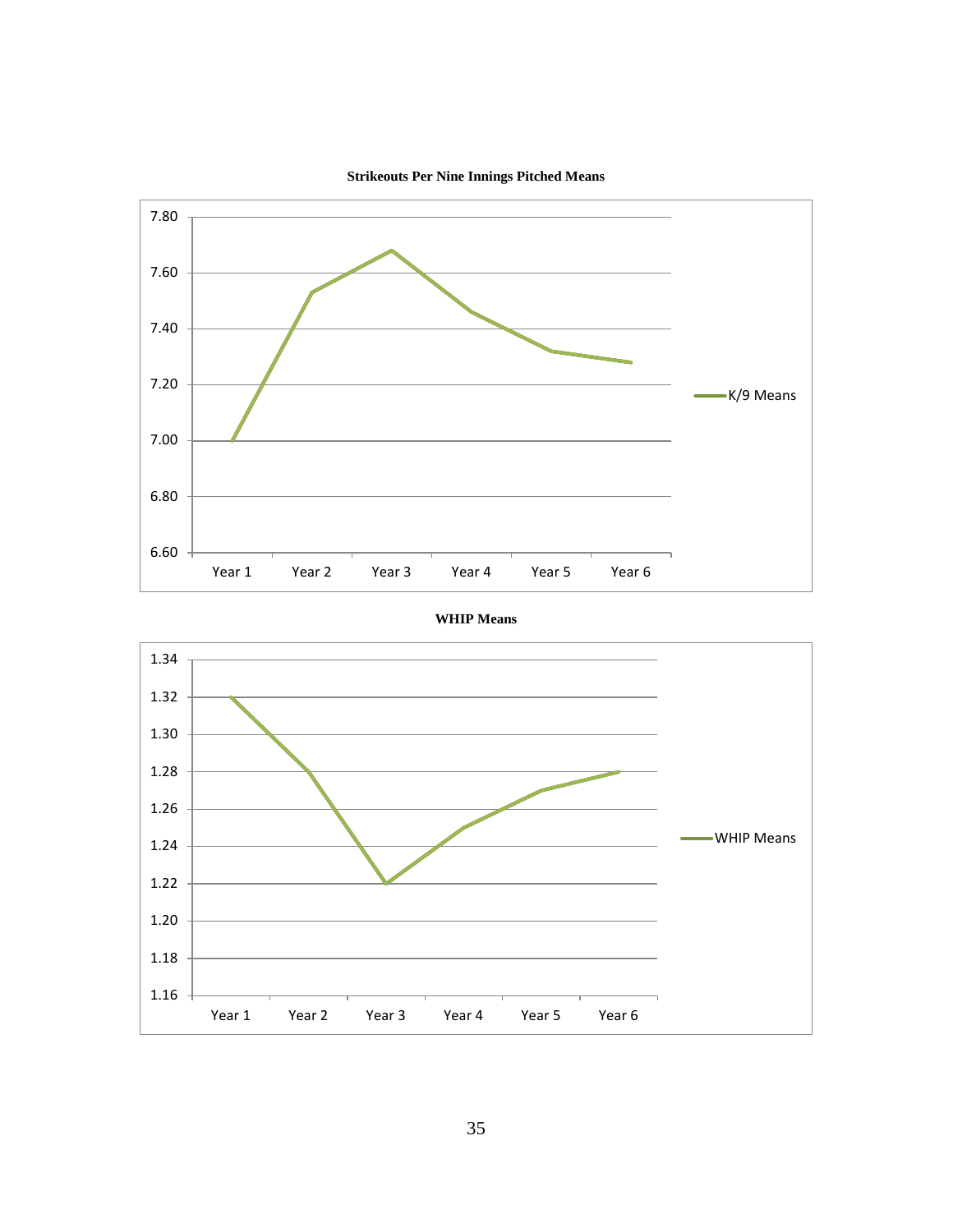



**Starting Pitchers WAR Means** 

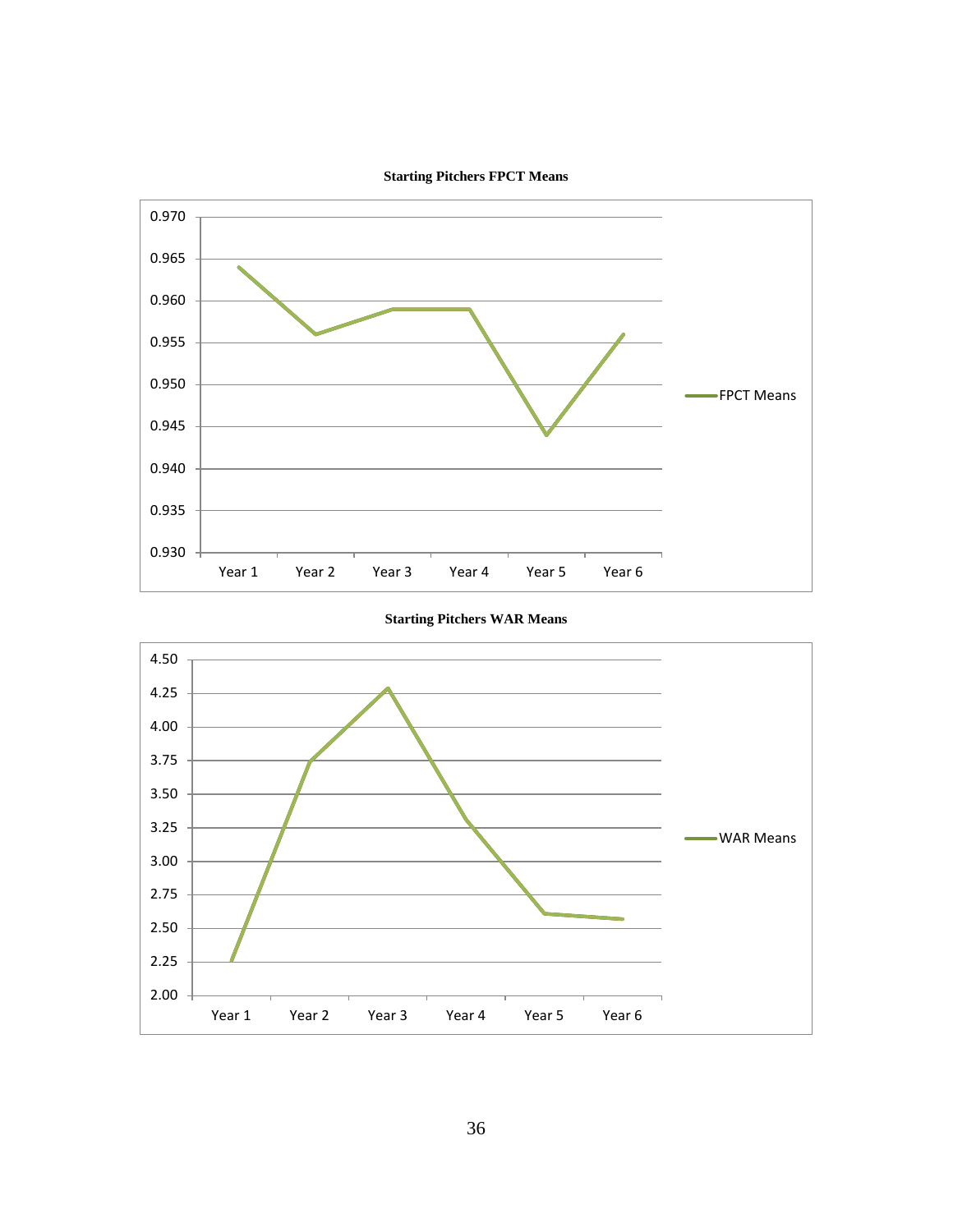# **Bibliography**

- <span id="page-45-0"></span>Adams, J.S. "Toward an Understanding of Inequity." *Abnormal and Social Psychology* 67.5 (1963): 422-36. *Ebscohost*. Web. 5 Mar. 2012.
- Adams, J.S. "Inequity in Social Exchange." In L. Berkowitz (Ed.) *Advances in Experimental Social Psychology* 2 (1965): 267-99. Print.
- Adams, J.S, and S. Freedman. "Equity Theory Revisited: Comments and Annotated Bibliography." In L. Berkowitz and E. Walster (Eds.) *Advances in Experimental Social Psychology*. Vol. 9. New York: Academic, 1976. 43-90. Print.
- Ahlstrom, D., S. Si, and J. Kennelly. "Free-Agent Performance in Major League Baseball: Do Teams Get What They Expect?" *Journal of Sport Management* 13 (1999): 181-96. Print.
- Berkowitz, L., and E. Walster. "Equity Theory: Toward a General Theory of Social Interaction." *Advances in Experimental Social Psychology*. Vol. 9. New York: Academic. 1976 Print.
- Campbell, J.P., and R.D. Pritchard. "Motivation Theory in Industrial and Organized Psychology." In M Dunnette (Ed.) *Handbook of Industrial and Organizational Psychology* 2. 1983: 63-130. Print.
- Carrell, M.R., and Dittrich, J.E. "Equity Theory: The Recent Literature, Methodological Considerations, and New Directions." *Academy of Management Review* 3 (1978): 202- 210. Print.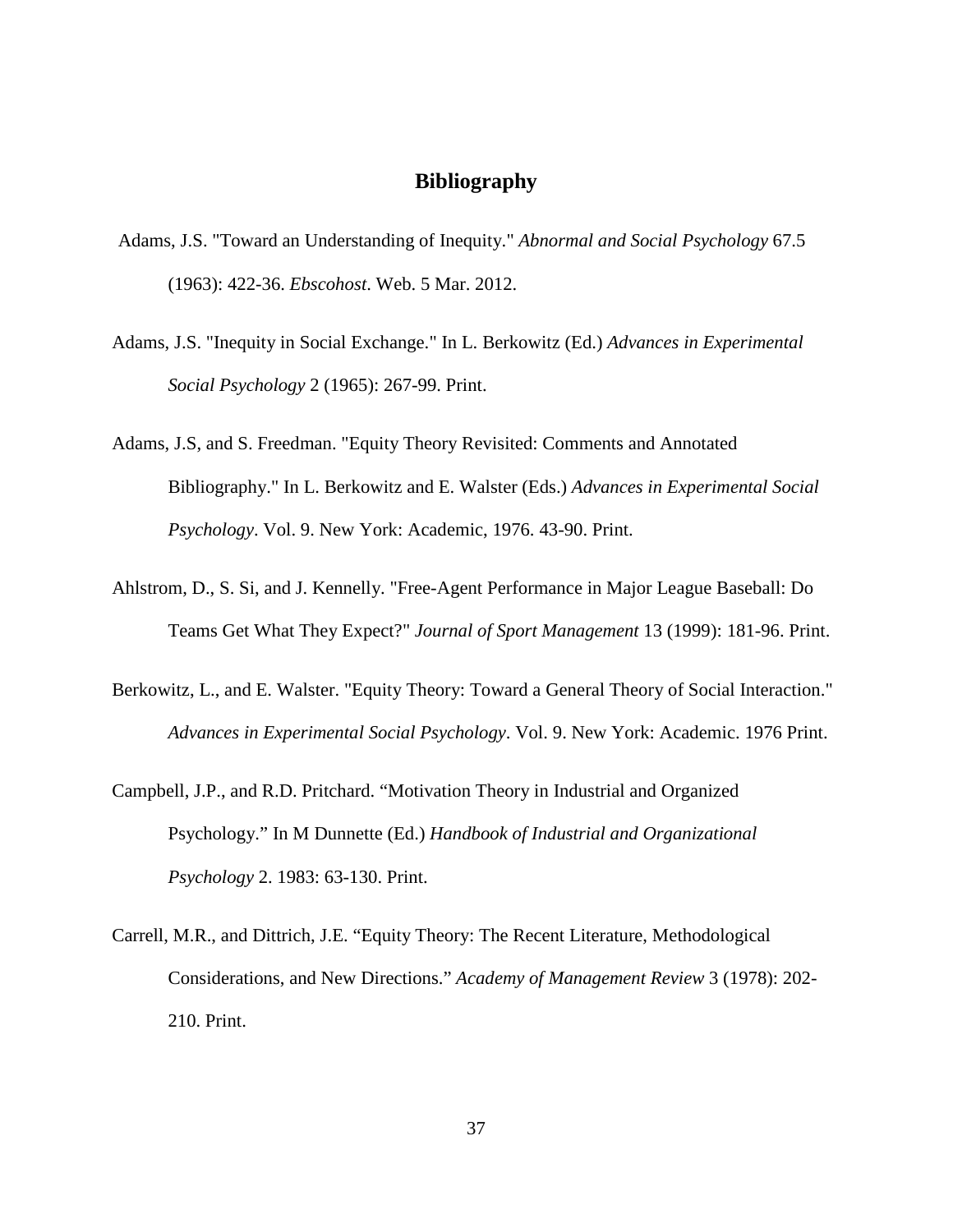- Dinerstein, Michael. "Free Agency and Contract Options: How Major League Baseball Teams Value Players." Stanford University, 11 May 2007. Web. 20 Sept. 2012.
- Duchon, D, and A.G. Jago. "Equity and the Performance of Major League Baseball Players: An Extension of Lord and Hohenfeld." *Journal of Applied Psychology* 66.6 (1981): 728-32. Print.
- Georgopoulos, B.S., Mahoney, G.M., and N.W. Jones Jr. "A Path-Goal Approach to Productivity." *Journal of Applied Psychology*. 41.6 (1957): 345-353. Print.
- Goodman , P.S., and A. Friedman. "An Examination of Adams' Theory of Inequity." *Administrative Science Quarterly* 16.3 (1971): 271-288. Print.
- Harder, J.W. "Equity Theory Versus Expectancy Theory: The Case of Major League Baseball Free Agents." *Journal of Applied Psychology.* 76 (1991): 458-464. Print.
- Harder, J.W. "Play for Pay: Effects of Inequity in a Pay-for-Performance Context." *Administrative Science Quarterly.* 37.2 (1992): 321-335. SAGE. Web. 5 Mar. 2012.
- Haunstein, M.A., and R.G. Lord. "The Effects of Final-Offer Arbitration on the Performance of Major League Baseball Players: A Test of Equity Theory." *Human Performance.* 2 (1989):147-165. Print.
- Heneman, H.G. III, and D.P. Schwab. "An Evaluation of Research on Expectancy Theory Predictions of Employee Performance." *Psychological Bulletin.* 78.1 (1972): 1-9. Print.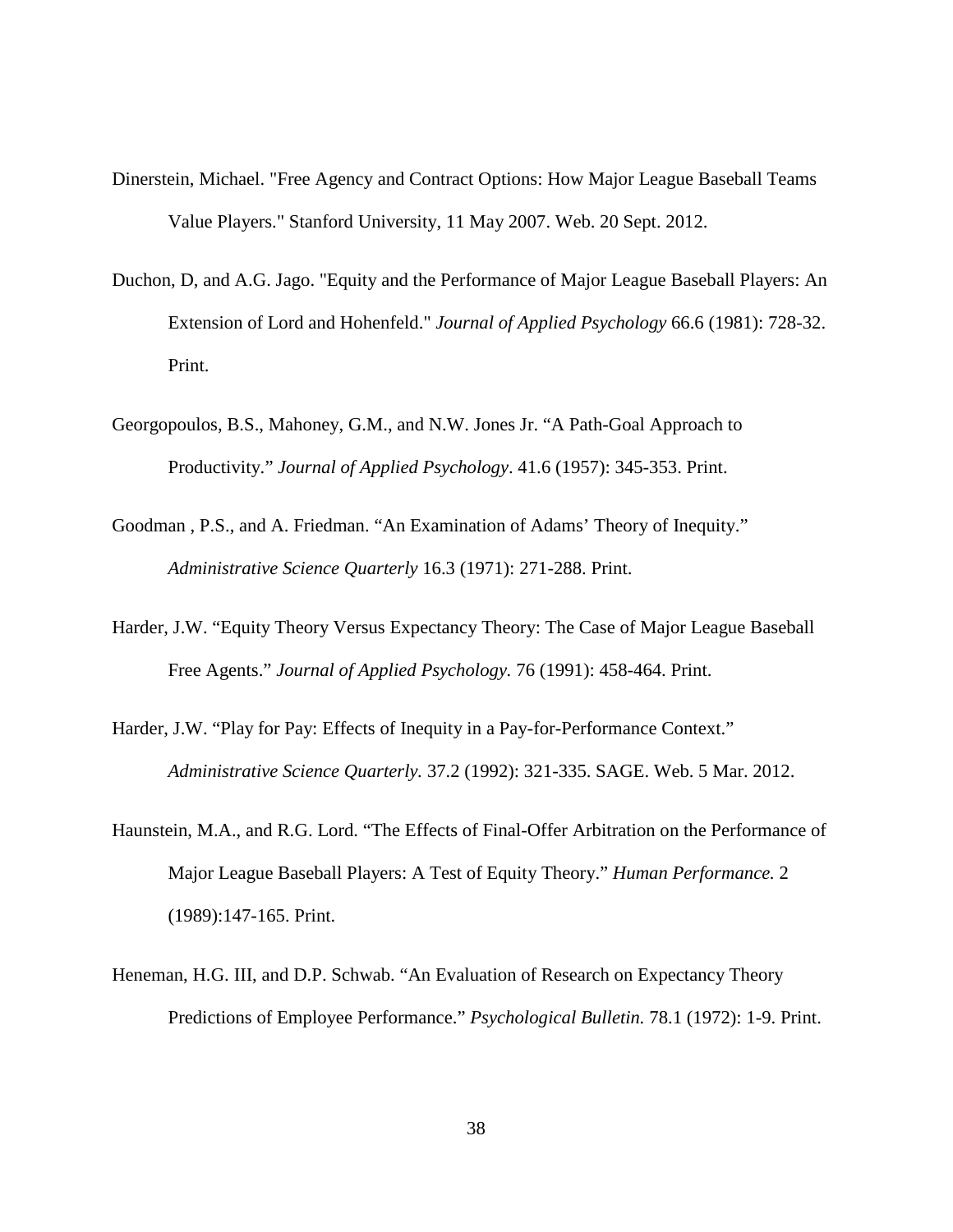- Jorgenson, D.O., M.D. Dunnette, and R. Pritchard. "Effects of the Manipulation of a Performance-Reward: Contingency on Behavior in a Simulated Work Setting." *Journal of Applied Psychology.* 57.3 (1973):271-280. Print.
- Lackritz, J.R. "Salary Evaluation for Professional Baseball Players." *The American Statistician*. 44.1 (1990): 4-8. Print.
- Lawler, E.E. "Equity Theory as a Predictor of Productivity and Work Quality." *Psychological Bulletin* 70 (1968): 596-610. Print.
- Lawler, E.E. "Strategic Reward Systems." In M.D. Dunnette and L.M. Hough (Eds.) *Handbook of Industrial and Organizational Psychology* 2. 1992: 1-89. Print.
- Lewis, Michael. *Moneyball: The Art of Winning an Unfair Game*. New York: W.W. Norton, 2003. Print.
- Lord, R.G., and J. Hohenfeld. "Longitudinal Field of Assessment of Equity Effects on the Player Performance of Major League Baseball Players." *Journal of Applied Psychology.* 64.1 (1979): 19-26. Print.
- Martin, J.A., T.M. Eggleston, V.A. Seymour, and C.W. Lecrom. "One-Hit Wonders: A Study of Contract-Year Performance among Impending Free Agents in Major League Baseball." *NINE* 20.1 (2011): 11-26. Print.